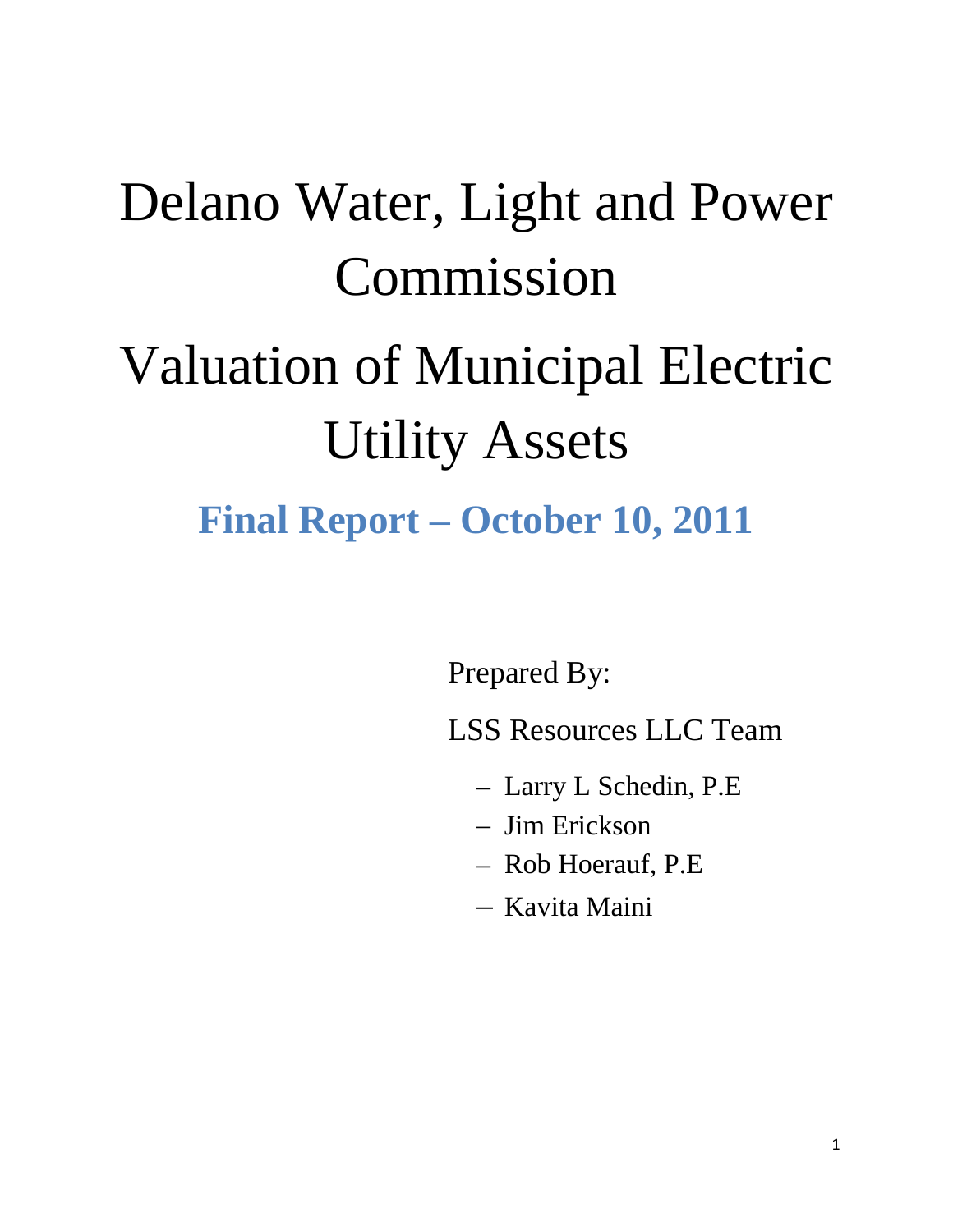## **Table of Contents**

| I. | <b>Introduction</b>                                             |                                                                                                           | 3  |  |  |  |  |  |
|----|-----------------------------------------------------------------|-----------------------------------------------------------------------------------------------------------|----|--|--|--|--|--|
| П. | CapX 2020 Project Opinion and Other Timing Considerations 3     |                                                                                                           |    |  |  |  |  |  |
|    | <b>III.</b> Executive Summary<br>4                              |                                                                                                           |    |  |  |  |  |  |
|    | <b>IV.</b> Total Electric Utility Valuations/Net Proceeds<br>11 |                                                                                                           |    |  |  |  |  |  |
| V. | <b>Load Profile</b><br><b>16</b>                                |                                                                                                           |    |  |  |  |  |  |
|    | <b>VI.</b> Rate Comparisons<br>18                               |                                                                                                           |    |  |  |  |  |  |
|    | <b>VII. Electric Utility Assets</b><br>25                       |                                                                                                           |    |  |  |  |  |  |
|    |                                                                 | <b>VIII. Other Value Considerations</b>                                                                   | 28 |  |  |  |  |  |
|    | <b>IX.</b> Potential Buyers                                     |                                                                                                           | 29 |  |  |  |  |  |
|    |                                                                 | X. Future of Delano Electric Utility                                                                      | 30 |  |  |  |  |  |
|    |                                                                 | <b>XI.</b> List of Attachments                                                                            |    |  |  |  |  |  |
|    | <b>Attachment 1</b>                                             | Analysis of DEU Potential Investment in Brookings County-Lyon<br><b>County-Hampton Corner 345 KV Line</b> |    |  |  |  |  |  |
|    | <b>Attachment 2</b>                                             | DEU Weighted Average Electric Asset Service Life                                                          |    |  |  |  |  |  |
|    | <b>Attachment 3</b>                                             | <b>DEU Site Visit and Inspection Report</b>                                                               |    |  |  |  |  |  |
|    | <b>Attachment 4</b>                                             | <b>DEU Contributions to the Local Economy</b>                                                             |    |  |  |  |  |  |
|    | <b>Attachment 5</b>                                             | <b>DEU Customer Outage Data</b>                                                                           |    |  |  |  |  |  |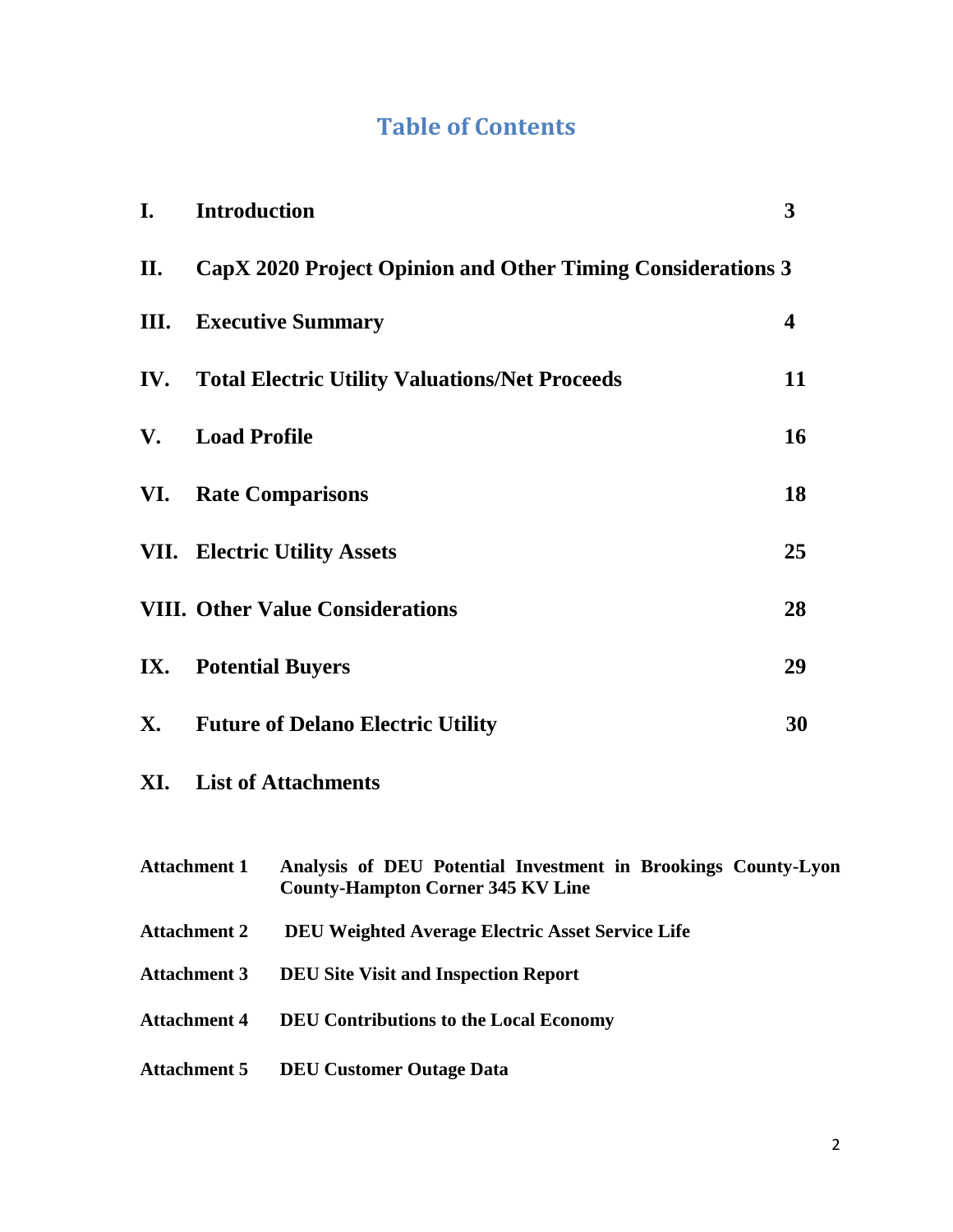#### **I. Introduction**

The Delano Water Light and Power Commission provides electric power and domestic water services to residents of the City of Delano, Wright County, MN. The Commission operates under the direction of a Board that is independent and separate from the Delano City Council. According to the 2010 directory of the Minnesota Municipal Utilities Association (MMUA), the Delano Electric Utility is one of 125 municipal electric utilities in Minnesota. Founded in 1894, it is also one of the oldest. Also, according to MMUA, during the past 20-25 years, there has been only one sale of a municipal electric utility in MN, and that was a very small utility under very unusual circumstances.

On March 30, 2010, the City Council (City) in cooperation with the Commission issued an RFP in an effort to retain a qualified independent consultant to provide an opinion and study regarding the value of the Commission's electric utility (hereinafter called Delano Electric Utility or DEU,) along with an opinion regarding the future of the Delano Electric Utility. After a considerable extension of the RFP response deadline, the Minneapolis, MN firm of LLS Resources, LLC (LLS Resources) was selected as the successful respondent to the RFP, and an agreement was executed between LLS Resources and the City and the Commission on December 4, 2010. In addition to Larry L Schedin PE, the firm's president and owner, the team members assigned to carry out the work include Kavita Maini, a senior rate economist; James Erickson, a utility financial specialist; and Rob Hoerauf PE, a specialist in electric power system operation and design. A further description of the team's qualifications is included in the RFP response.

#### **II. CapX 2020 Project Opinion and Other Timing Considerations**

Because of the need for the City and the Commission to decide whether or not to commit to part ownership of the Brookings County (SD)-Lyon County- Hampton Corner 345 KV line, a major part of the CapX 2020 project, and because ownership could have an impact on the Municipal Utility valuation study, LLS Resources was requested to provide an up-to-date written overview of the CapX 2020 project ownership opportunity. LLS Resources provided on March 17, 2011 a written report to the Commission and the City regarding the risks and rewards of project ownership as offered through CMMPA, DEU's wholesale generation and transmission (G&T) provider (See Attachment 1). This additional effort and the desire to receive and analyze audited financial statements for the 2010 calendar year set the study schedule back somewhat. Additionally, subsequent consideration of very favorable customer retail rate adjustments along with some further favorable financial adjustments in early 2011 have helped to make the study results much more current and meaningful.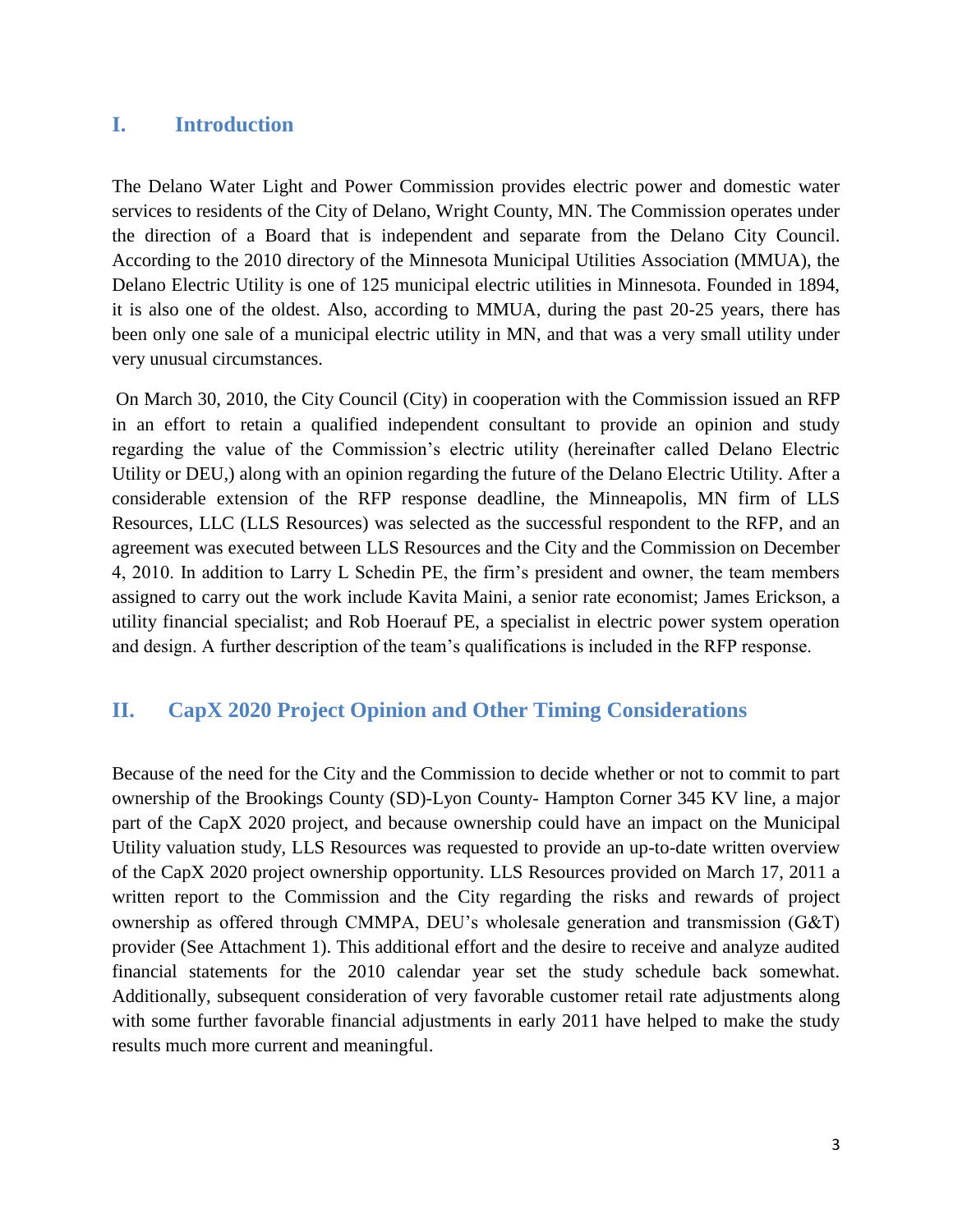#### **III. Executive Summary**

#### **A. Valuation/Net Proceeds**

1. **Value Estimates.** Since the City and the Commission are not requesting bid proposals, this report examines several alternate approaches to estimate the value of DEU from the view of a prospective buyer. These alternatives include a) net book value (original cost less booked depreciation), b) replacement cost new depreciated (RCND) and c) comparable sales (a range of premiums over book value). Results derived and explained in the Valuation Section discussion show the following:

| Valuation \$ (millions) |  |
|-------------------------|--|
|                         |  |

| a. Net Book Value                           | \$11.6 |
|---------------------------------------------|--------|
| b. RCND                                     | \$13.7 |
| c. Comparable Sales (1.38 times book value) | \$16.0 |

It is important to note that very few utilities have been sold recently to serve as the basis for a comparable sales estimate. However, the report does consider a recent sale of Aquila's Minnesota gas system assets to Minnesota Resources Corporation. Considerations based on this sale and the midpoint of a range of other assumptions could result in a 38% premium over net book value, but only if the acquisition meets some strategic goal of a purchasing entity. Additionally, the analysis warns that investor owned utilities (IOUs such as NSP, Otter Tail Power and Minnesota Power) are regulated by the Minnesota Public Utilities Commission (MPUC) are not allowed to earn on acquisition premiums (acquisition costs above net book value). Therefore any premium paid above book value may go unrecovered. This means that an IOU would need to factor in such strategic benefits such as cost saving synergies, sales growth potential, and the locking up of low-cost energy resources.

Consideration was given to the option of sale of the generation assets only. However, given the current surplus of capacity, capacity is very inexpensive at present and may not be an economically feasible option at this time. Furthermore, the generation is all diesel fueled which makes it very expensive to operate. Also, the units have not been brought up to EPA's Reciprocating Internal Combustion Engine (**RICE**) standards estimated to cost \$587,000 as discussed in the report.

2. **Net Proceeds from Sale.** It is very important to note that the foregoing valuation estimates do not represent the net proceeds to the City and the Utility Commission resulting from a sale. Some of these adjustments can be estimated, while others require further study. For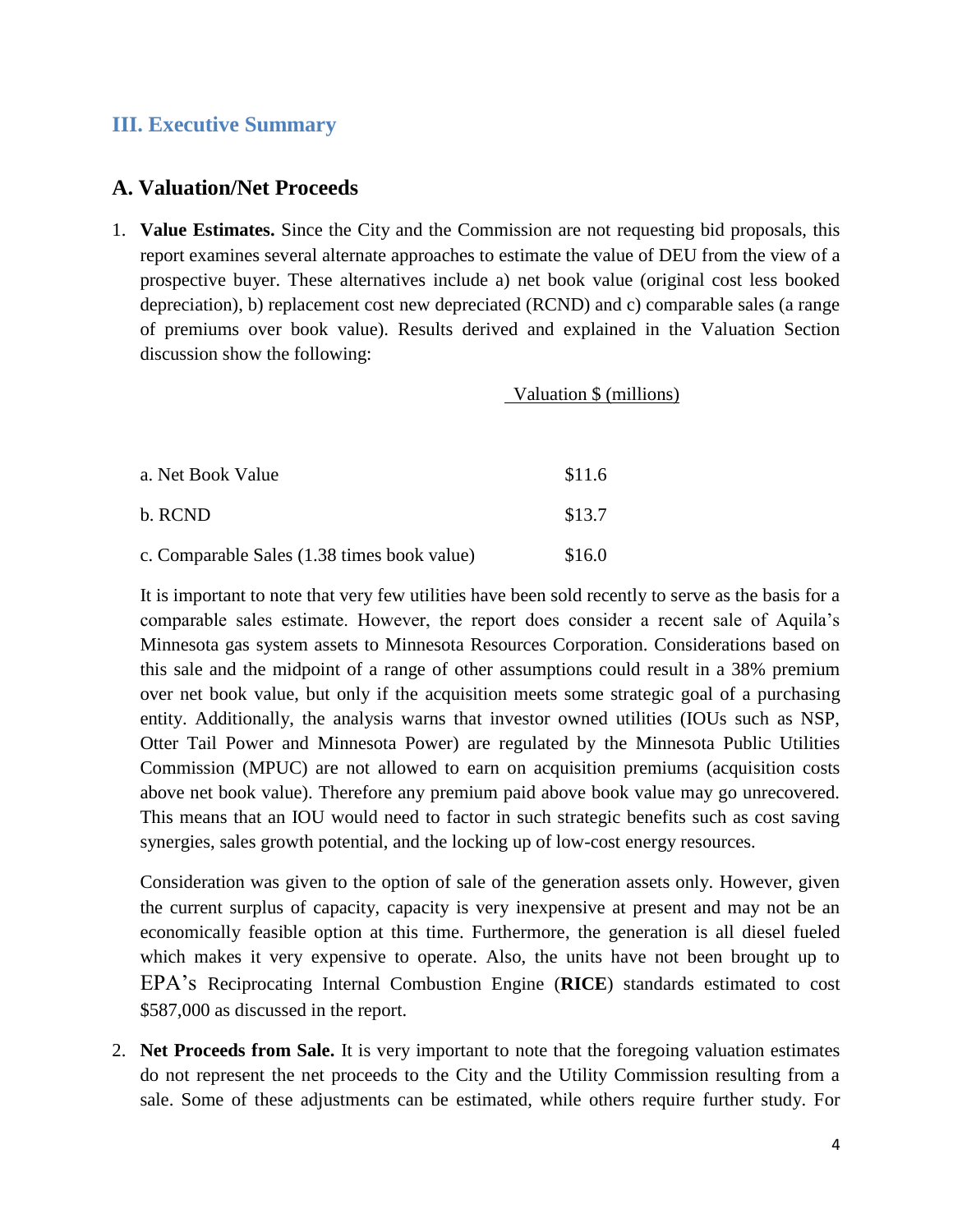example, one issue is the impact on the water utility because of loss of shared equipment, shared employees and shared office space with DEU. This report shows that to determine net sale proceeds, the following quantified items must be subtracted from the foregoing valuation:

| a) Electric Utility Debt Refunding:                    | \$585,000     |
|--------------------------------------------------------|---------------|
| b) Liquidation of other Booked Assets and Liabilities: | $(\$456,000)$ |
| c) Buyer cost to retrofit generation to RICE standards | \$587,000     |
| Subtotal quantified subtractions                       | \$716,000     |

Additionally, the following items, not quantified, must also be considered:

- Debt retirement fees
- Legal and Transaction Costs
- Unwinding of CMMPA purchased power and energy contracts including cost of replacement of Midwest Independent System Operator (MISO) interface
- Employee Obligations
- Potential future property taxes if sold to a taxable entity would add costs for a purchasing entity but would add value to the City
- Increase in electric rates possibly resulting from a sale will negatively impact existing customers at the present time. The long term rate impact on existing customers is likely to be negative if a purchaser raises existing retail rates to area norms.
- Impact on water utility because of loss of shared resources.
- Potential transfer of electric utility headquarters may negatively impact local jobs and result in lost revenues to local support businesses.
- **3. Existing contractual obligations with CMMPA.** The CMMPA acts as a planning, coordinating and negotiating agency for its members. As such, it is called a generating and transmission (G&T) organization. CMMPA also serves as the Midwest Independent System Operator (MISO) energy market and transmission participant for the City. The CMMPA services are secured via several contracts. DEU loads represent approximately 5.29% of CMMPA's total load. These services are secured via CMMPA because it is not economically feasible for a small utility like DEU to provide its own MISO transmission owner and energy market participant services. Therefore, a purchasing entity will be required to buy out and provide this G&T obligation. This G&T obligation may be assumable in some form if CMMPA's tax exempt status is not harmed and CMMPA agrees. DEU's October 12, 2000 disclosure statement associated with the Commission's most recent debt issue states that a 5-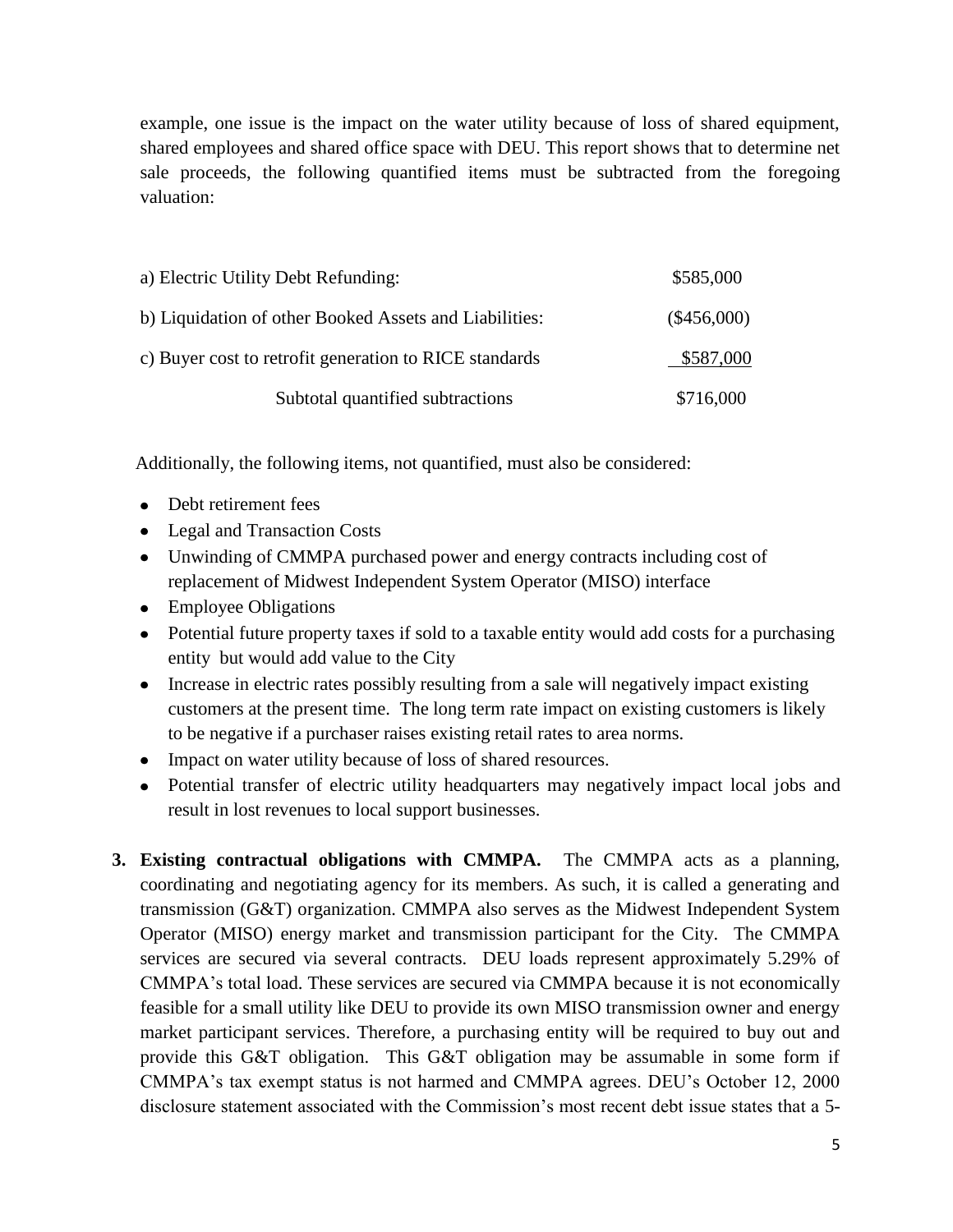year cancellation notice is required. The impact of unwinding from the CMMPA Agreement and providing an alternate MISO interface requires legal interpretation and is beyond the scope of this valuation study.

4. **Franchise Fee/Property Tax** The City of Delano charges a franchise fee based on the units of energy delivered to any class of retail customers within the corporate limits of the City. The current fee is \$0.00317 per KWH delivered. Annual electric franchise revenue is approximately \$158,500 based on annual sales of 50 million KWH. The franchise fee will continue to be in effect if the electric utility is sold and would be charged back to customers served in the City of Delano as a franchise fee under the rate tariffs of a purchasing entity. DEU's effective franchise fee as a percentage of revenue is approximately 3.3% based on 2010 revenue of \$4,744,361.

The City would gain a new source of property taxes if the electric assets are sold to a taxable entity. For example if the assets are sold for book value of \$11.6 million and the effective tax rate is 1.5% for the first \$150,000 and 2% for the balance, the sale would yield \$231,000 of additional property taxes. However, the City's share would be only approximately 46% of the total tax or \$106,000. It should be noted that DEU donated \$70,000 to the City "In Lieu of Taxes" in 2011, thus the net gain to the City would only be approximately \$36,000 per year. The estimate of additional property taxes may be impacted by the purchase price, asset additions, retirements and property tax mill rates.

#### **B. Other factors to assess value**

From a potential buyer's perspective, aside from the quantitative valuation, factors ranging from the level of competitive retail rate levels to the physical status of DEU's infrastructure should be evaluated. The following key factors are reviewed in this report.

**1. Retail Rate Levels.** Retail rate levels are one of the most important indicators of DEU's viability and health and will be closely scrutinized by potential buyers. Retail rate levels include all the costs of operation and reflect operating efficiency not only from local operations but also from services provided by CMMPA, DEU's wholesale G&T provider. This study examines how residential and commercial-industrial (C&I) rates charged by DEU compare with other nearby utilities. The retail rate comparisons in this report include an analysis of comparable rates charged in 2010 and 2011 by Connexus and Wright-Hennepin coops as well as rates charged by Northern States Power Company (NSP). C&I rates (shown in detail in a subsequent section of this report) were examined at various usage levels and monthly load factors. The comparison indicates that in 2011, DEU's rates are the lowest when compared to surrounding utilities such as Wright Hennepin, Connexus and Xcel Energy. DEU has reduced rates for 2011 by 5%, has passed through a lower power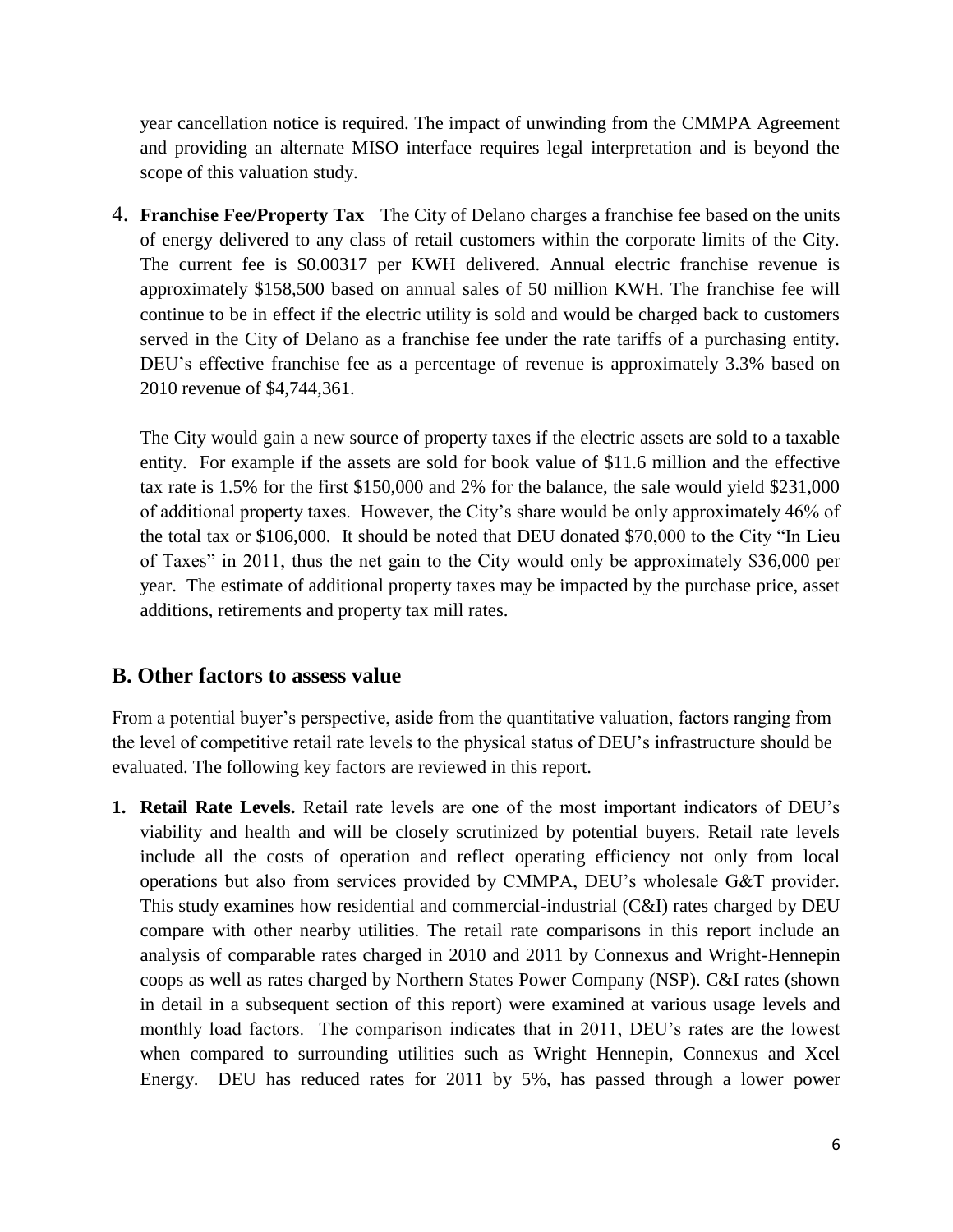adjustment clause and is also passing transmission credits to its customers. At present, DEU's rates should be viewed very favorably by its retail customers.

Currently, DMU's total annual retail rate revenue advantage based on DMU's 2011 expected annual retail sales volumes is shown in the following table:

| Utility           | 2011 Revenues  | Variance         |
|-------------------|----------------|------------------|
| <b>DMU</b> Rates  | \$4.19 million |                  |
| Xcel Rates        | \$4.76 million | $$0.567$ million |
| Wright-Henn Rates | \$5.21 million | $$1.013$ million |

At the same time it should be noted that DEU's current rate levels are highly dependent on their cost of market energy related purchase power which has been relatively low priced over the last couple of years due in large part from the slow economy and lower fuel prices compared to previous years. While DEU's generation is strategically positioned to provide both accredited capability and peaking capacity, it cannot be used for base load energy production. DEU has passed on the market energy savings to their customers through lower rates. If market energy prices increase, DEU will likely have to raise their rates possibly faster than other utilities that have included base load generation in their supply mix and base electric rates. Therefore, retaining competitive base-load purchases must remain a key strategy for CMMPA as one of several elements allowing DEU's rates to remain competitive with respect to area norms.

Although the current favorable retail rate levels charged by the DEU provide substantial savings to its existing customers, this positive aspect also has a negative aspect for customers with respect to a possible sale. A potential buyer of DEU is likely to consider the lower rates a potential opportunity to increase its cash flow by raising rates to support any premium paid and acquisition costs. Rolling in Delano customers into higher existing rate structure of the purchaser also does not harm existing customers of the acquiring entity. However, if the utility were sold given the current soft economy and low market prices, a typical residential customer's annual bill could potentially increase 4% (\$39) to 13% (\$136) or more depending on the entity that purchases the utility.

**2. Delano Municipal Utility Assets.** In general, the DEU electrical distribution system is very modern, flexible, reliable and well designed and installed. Key elements are as follows:

#### **a. Substations**

The DEU owns a double-ended substation (Substation A and Substation B) which is located at the DEU power plant site. Each substation consists of: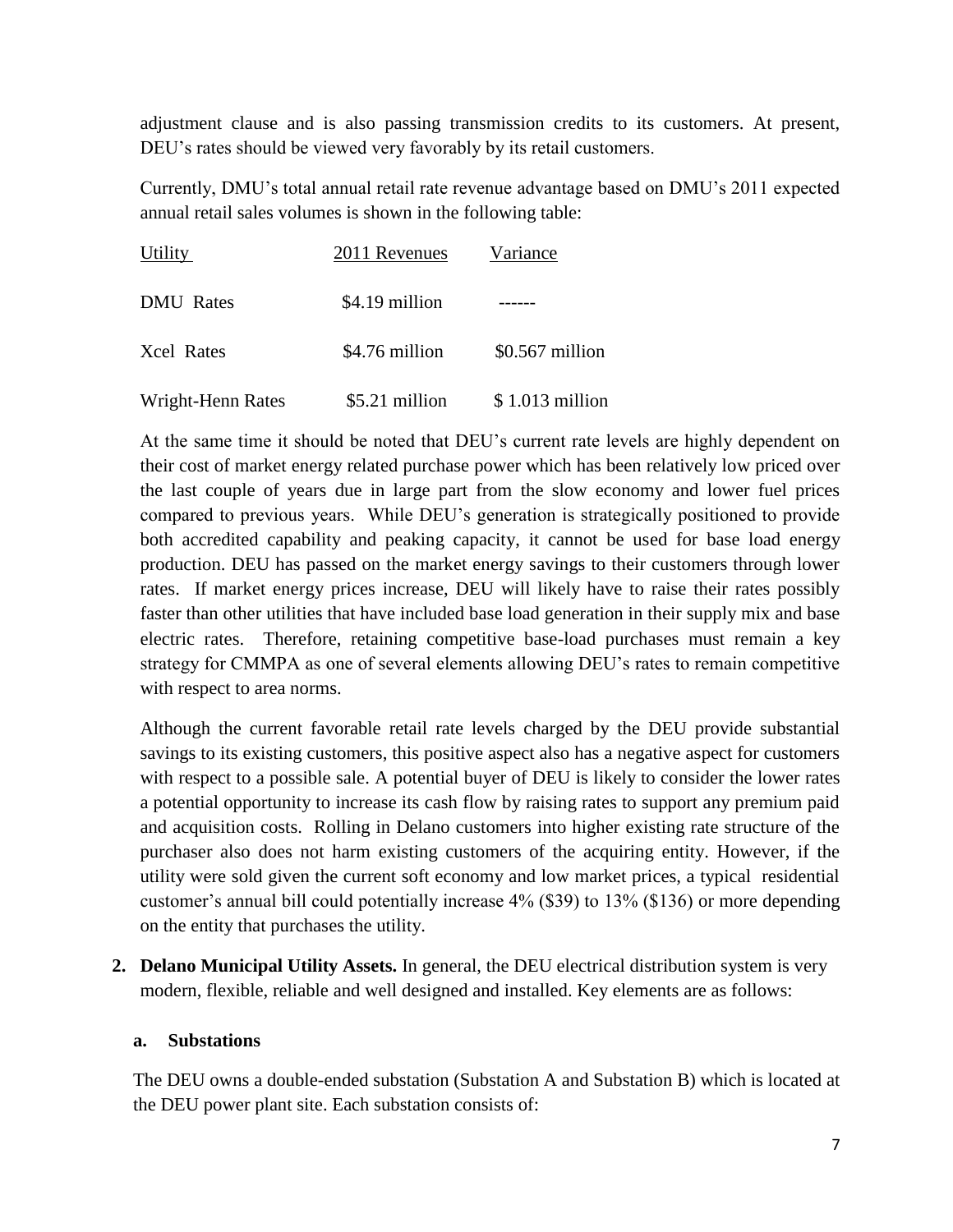- (1) 69 KV circuit switcher and associated equipment
- (1) 69 KV 12.47 KV, 10 MVA transformer
- (1) 12.47 KV switchgear lineup (Includes tie to the other 12.47 KV switchgear)

Substation B also includes a tie to a 7.5 MVA,  $12.47$  KV  $-4.16$  KV transformer which feeds the 4.16 KV switchgear. This switchgear has the 4.16 KV generators on it, power plant auxiliary loads, and also one City feeder – Feeder #3. The 12.47 KV switchgear includes the city distribution feeders as well as the feeders for the local power plant generators.

The substation and switchgear systems are modern, well maintained, well designed, and provided flexible service and operating options for the distribution system.

#### **b. Generation**

DEU has seven engine-generators and one gas turbine-generator. These generators are of various vintages. The total DEU generating capability is approximately 25 MW. The generators are all well maintained and are in good working order. The associated generating equipment, including cooling systems, fuel containment systems, etc. are also of proper design, and are well maintained.

While DEU purchases almost all of its energy requirements from CMMPA, the generation is used to fulfill capacity obligations for long term reliability and resource adequacy. MISO requires that load serving entities have enough accredited capacity to meet peak load requirements plus a planning reserve margin. To receive an accredited capacity rating by MISO, the DEU generators are regularly capability (URGE) tested. These test results have been supplied as part of the study information requests. An important aspect is that future operation of these generating units can remain useful for peak shaving and price shaving purposes. Operation for other than emergency purposes will likely require retrofit costs in order to conform to future mandatory RICE rules (further explained in the discussion section of this report) at an estimated cost of \$587,000.

#### **c. Transmission Lines**

The primary Xcel 69 KV transmission line passes through the City of Delano on an east-west direction. This Xcel line is connected to an Xcel substation in both the east and the west direction. DEU taps this line, south of the DEU power plant with a recently built, steel structured 69 KV line. There is also a 69 KV backup line from a substation west of town (Crow River Sub) to the DEU substation that features a wood structure design.

Therefore, the DEU system has access to three Xcel 69 KV substations, which provides good utility source reliability.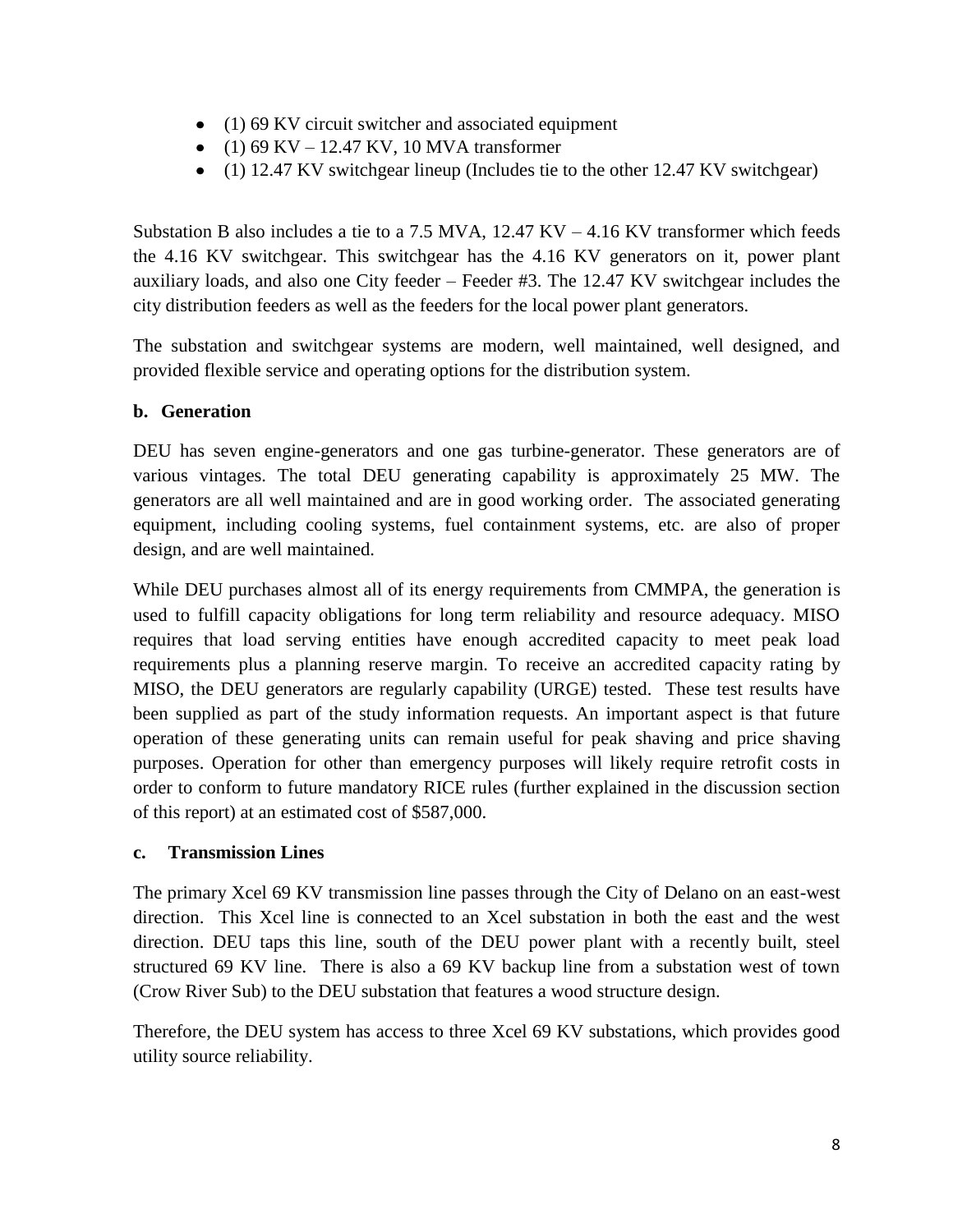#### **d. Distribution System**

The overall condition of the DEU electrical distribution system is excellent. In general, the distribution system is relatively new as the distribution, in recent years, has undergone a planned conversion to underground residential distribution (URD) from overhead (OH).

At present, DEU has approximately 7 circuit miles of OH feeders and 47 circuit miles of URD feeders (circuit miles can be either single-phase or three-phase). DEU has approximately 457 transformers (single-phase and three-phase total) in operation, not counting spares. The remaining OH to URD conversions is planned in 2011.

The DEU 12.47 KV loop system is approximately 75% complete. It is anticipated that 100% completion of the loop system will require approximately 5 more years as future developments are completed.

Outage statistics provided for the past several years indicate that undergrounding has made the distribution system very reliable especially when compared to the annual reliability indices filed by Xcel and other Minnesota IOU's in the annual electric reliability reports of each.

#### **e. Other Important Assets**

DEU is installing an up-to-date system control and data acquisition (SCADA) system and its office facilities and vehicle fleet are adequate and up to date.

## **C. Future of DEU**

The following are our observations and recommendations regarding the future of DEU:

- **1. Sales and Growth Potential.** The DEU service territory is a relatively small stable service territory with limited growth potential for a potential buyer. However, the comparative rate and reliability evaluations in this report indicate that the utility is well run, efficient, reliable, and competitive.
- **2. Peaking vs. Base Load Strategy.** Although DEU's peaking units are older and expensive to operate, these units serve as a hedge to avoid capacity purchases and to allow low-cost energy market purchases via CMMPA accessing the MISO hourly energy market. While energy sales along with hourly prices have been depressed, these conditions could change as the economy recovers and as base load energy prices increase.

A key reason to be aware of potential base load price increases involves current actions being taken by the federal Environmental Protection Agency (EPA). This Agency is engaged in a number of rulemaking and regulatory efforts that may have the effect of shutting down older, coal-fired power plants that serve Minnesota as well as increasing the cost of those units which survive. The EPA has recently issued or is now is the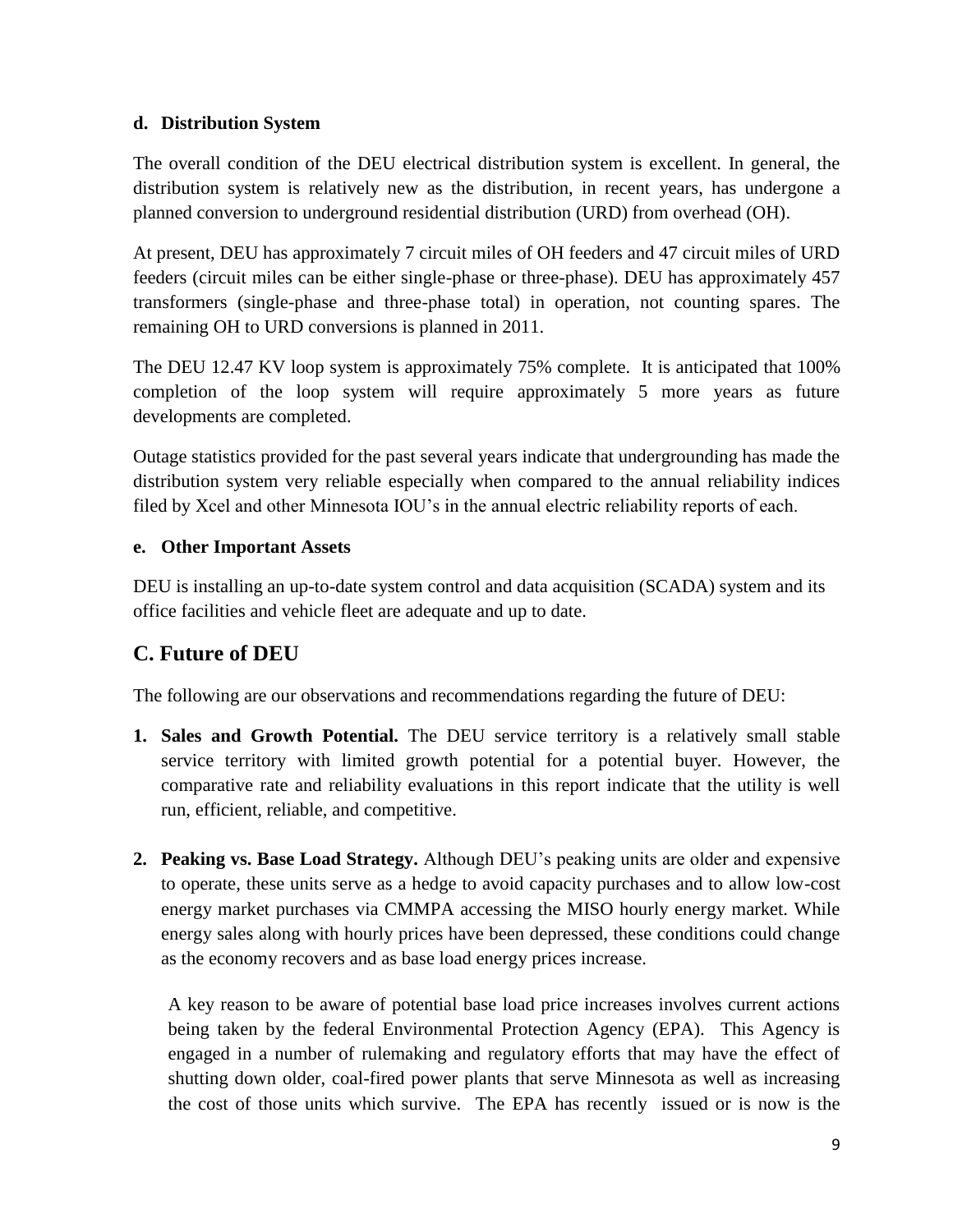process of promulgating new rules on carbon, mercury, fine particulate matter, NOx, SOx, ozone, cooling water discharge, coal combustion byproducts and other emissions associated with coal power. A December 2010 study by The Brattle Group consultancy estimates that up to 50,000 MW of coal power (1/5 of the U.S. fleet) would need to be retired as a result of these regulations. Of this total, some 16,000 to 20,000 MW would be retired in the "Midwest ISO" region, which serves Minnesota, up to 28 percent of the coal fleet in the area.

- **3. Strategic Plan.** As a result, DEU working with CMMPA and others to retain and improve its competitive position should investigate ways to retain favorable energy rates while continuing to use the peaking units as a capacity hedge. The Minnesota Hub is an established trading point where future energy prices can be hedged. Bilateral over-thecounter contracts also serve this purpose. This investigation should result in a strategic energy plan. The plan should also include an assessment of future transmission costs without an ownership portion of the Brookings County-Hampton Corner 345 KV line. We understand that CMMPA is presently completing a new strategic plan which will include input and feedback from all its members.
- **4. Viability of Peaking Generation.** Because of the value of DEU's oil-fired peaking generation as a hedge against capacity purchases and ultra-high energy costs during hot weather and other adverse conditions, it is important that DEU commit to a RICE Rule conformance plan in anticipation of the effective date of these new federal rules.
- **5. Industrial Incentive Rate.** Because of the relatively small industrial component in DEU's sales revenue engaged in 3-shift operations, DEU should consider an industrial incentive rate priced above marginal cost to attract new business. Such a rate typically includes a sliding demand charge forgiveness provision phased out over five years.
- **6. Automation Systems.** DEU should continue to place high priority on completing its System Control and Data Acquisition (SCADA) and Automatic Meter Reading (AMR) automation systems now in process.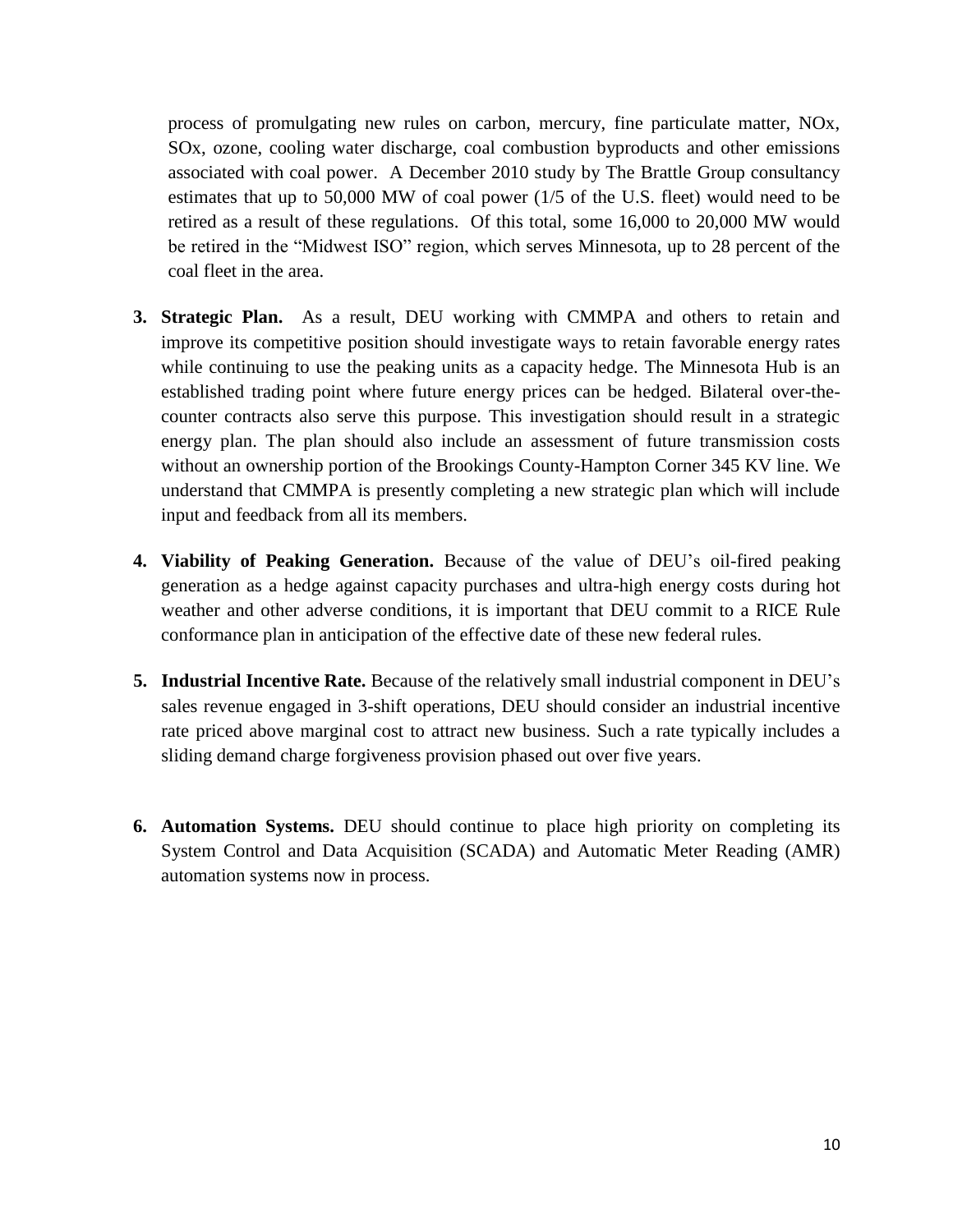## **IV. Total Electric Utility Valuations/Net Proceeds**

### **A. Valuation Approaches**

The value of the Delano Electric Utility assets is a function of the earnings that could be derived by the investment in the future. Investor Owned Utilities (IOU) regulated by the Minnesota Public Utilities Commission (MPUC) are not allowed to earn on acquisitions premiums if utility assets are purchased at a price greater than original installed cost depreciated. Thus, any premium over net book value will go unrecovered. Thus, an IOU would need to factor in cost saving synergies, sales growth potential and the value of locking up power supply sales to justify paying a premium over the net book value. Most Minnesota IOU's are investing heavily into renewable energy, transmission and pollution control and thus may not be actively seeking other utility investments as they were 5 to 10 years ago. Credit today to help fund an acquisition is not as readily available as before the credit crisis, thus further damping the potential for receiving a significant premium over the book value of electric utility assets.

The valuations assume no rate caps for current DEU customers. A rate cap on current DEU customers may reduce electric asset valuations. An increase in DEU rate levels is likely to be required to support a reasonable valuation of its electric assets.

## **1. Book Value Approach**

The book value approach looks at the original installed cost of the assets less accumulated book depreciation plus inventory. The net book value of DEU's assets was \$11.6 million as of 12/31/2010. This net book value has been relatively stable since 2006 as shown in Table 4.1. Generation assets comprise approximately 44% of this value. This analysis assumes the generation assets would only provide a regulated return.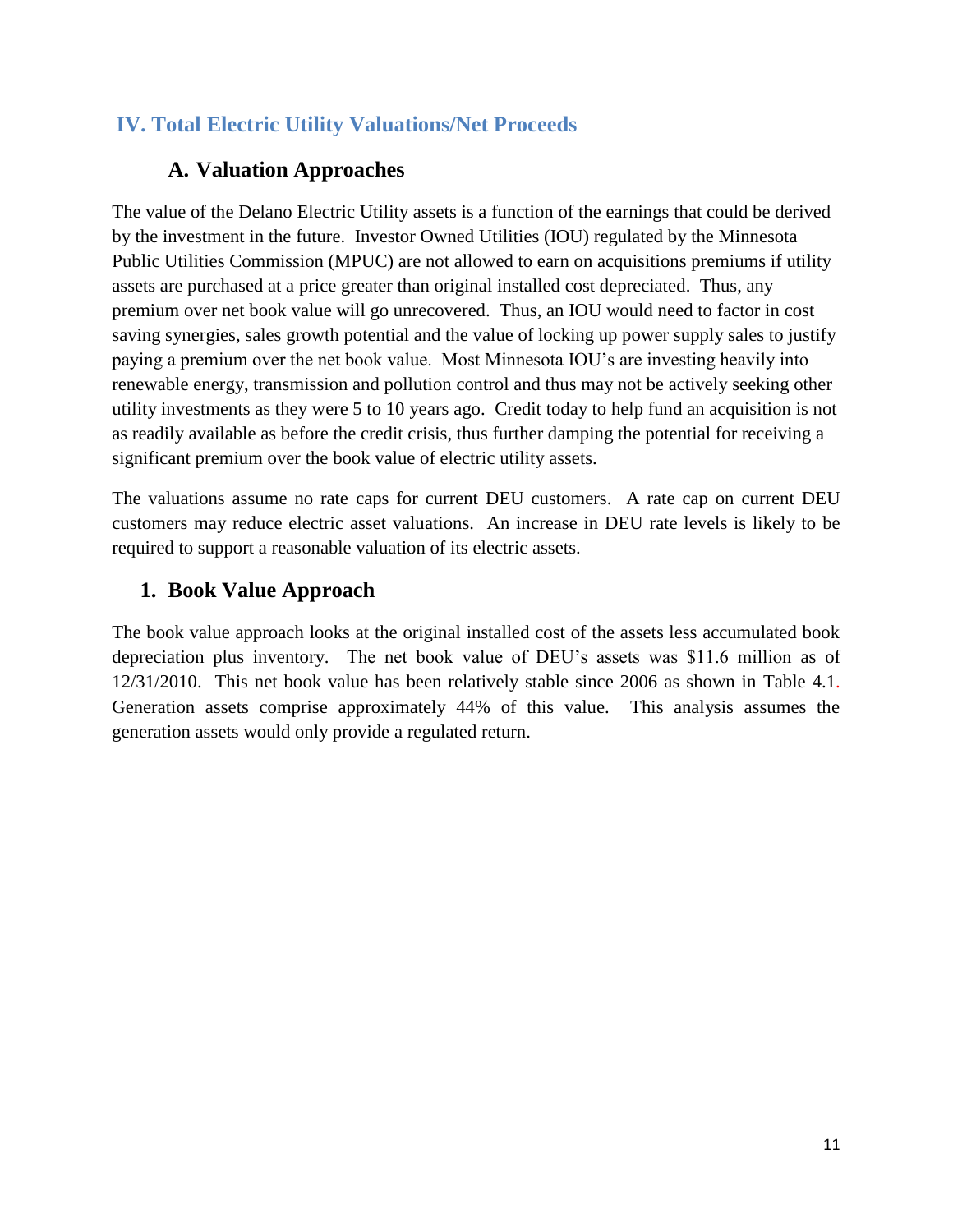|                                         |    |             |    |             |    | Delano Electric Utility       |    |               |                   |    |               |
|-----------------------------------------|----|-------------|----|-------------|----|-------------------------------|----|---------------|-------------------|----|---------------|
|                                         |    |             |    |             |    | Electric Balance Sheet I tems |    |               |                   |    |               |
|                                         |    |             |    |             |    |                               |    |               |                   |    |               |
|                                         |    | 2005        |    | 2006        |    | 2007                          |    | 2008          | 2009              |    | 2010          |
| Assets                                  |    |             |    |             |    |                               |    |               |                   |    |               |
| Plant                                   | \$ | 14,778,433  | \$ | 15,204,087  | \$ | 16,113,456                    | \$ | 16,452,365    | \$<br>17,216,898  | \$ | 17,802,241    |
| <b>CWIP</b>                             | \$ | 294,916     | \$ | 813,497     | \$ | 386,520                       | \$ | 445,544       | \$<br>352,158     | \$ | 480,421       |
| <b>Total Plant</b>                      | \$ | 15,073,349  | \$ | 16,017,584  | \$ | 16,499,976                    | \$ | 16,897,909    | \$<br>17,569,056  | \$ | 18,282,662    |
| <b>Accumulated Depreciation</b>         | \$ | (4,809,204) | \$ | (5,320,070) | \$ | (5,799,980)                   | \$ | (6, 214, 714) | \$<br>(6,745,924) | \$ | (7, 268, 896) |
| Net Utillity Plant                      | \$ | 10,264,145  | \$ | 10,697,514  | \$ | 10,699,996                    | \$ | 10,683,195    | \$<br>10,823,132  | \$ | 11,013,766    |
| Inventory                               | \$ | 446,372     | \$ | 551,946     | \$ | 508,765                       | \$ | 515,826       | \$<br>616,486     | \$ | 566,345       |
| <b>Total Assets per Sale</b>            | \$ | 10,710,517  | Ś  | 11,249,460  | Ś  | 11,208,761                    | \$ | 11,199,021    | \$<br>11,439,618  | \$ | 11,580,111    |
| <b>Other Current Assets</b>             | \$ | 1,213,177   | \$ | 1,432,994   | \$ | 1,256,999                     | \$ | 1,120,908     | \$<br>1,256,526   | \$ | 1,391,806     |
| <b>Other NonCurrent Assets</b>          | \$ | 589,830     | \$ | 759,112     | \$ | 965,363                       | \$ | 1,129,666     | \$<br>913,408     | \$ | 653,324       |
| <b>Total Assets</b>                     | \$ | 12,513,524  | Ś  | 13,441,566  | Ś  | 13,431,123                    | \$ | 13,449,595    | \$<br>13,609,552  | \$ | 13,625,241    |
| Liabilities and Net Assets              |    |             |    |             |    |                               |    |               |                   |    |               |
| Long-Term Debt                          | \$ | 2,440,000   | \$ | 2,030,000   | \$ | 1,575,000                     | \$ | 1,095,000     | \$<br>585,000     | \$ | 555,000       |
| <b>Current Portion of LTD</b>           | \$ | 390,000     | \$ | 410,000     | \$ | 455,000                       | \$ | 480,000       | \$<br>510,000     | \$ | 30,000        |
| Short Term Debt                         | \$ |             | \$ |             | \$ |                               | \$ |               | \$                | \$ |               |
| <b>Total Debt</b>                       | \$ | 2,830,000   | \$ | 2,440,000   | \$ | 2,030,000                     | \$ | 1,575,000     | \$<br>1,095,000   | \$ | 585,000       |
| Other Current Liabilities               | \$ | 333,558     | \$ | 917,914     | \$ | 863,990                       | \$ | 785,864       | \$<br>598,906     | \$ | 578,366       |
| <b>Other Noncurrent Liabilities</b>     | \$ | 348,699     | \$ | 588,120     | \$ | 673,947                       | \$ | 713,685       | \$<br>999,616     | \$ | 1,010,409     |
| Net Assets (Retained Earnings)          | \$ | 9,001,267   |    | 9,495,532   |    | 9,863,186                     | \$ | 10,375,046    | \$<br>10,916,030  | \$ | 11,451,466    |
| <b>Total Liabilities and Net Assets</b> | Ś  | 12,513,524  | \$ | 13,441,566  | \$ | 13,431,123                    | \$ | 13,449,595    | \$<br>13,609,552  | \$ | 13,625,241    |

#### Table 4.1: DEU's Balance Sheet

### **2. Replacement Value of Assets Depreciated Approach**

The replacement value of DEU assets depreciated (RCND) can also provide a value point. The original installed cost of Delano Electric Utility assets is \$18,282,662 at year end 12/31/2010. The accumulated depreciation balance was \$7,268,896, so the assets are 39.8% (\$7,268,896/\$18,282,662) depreciated. The approximate average service life on Delano Electric Utility assets is 27.9 years (See Attachment 2). Thus, the weighted average age of the Delano Electric Utility assets at the end of 2009 is 11 years (27.9 years x 0.398).

The replacement cost of DEU's electric assets can be approximated by inflating the original installed cost by an inflation factor over 11 years. The replacement cost estimate of DEU electric assets, assuming a 2% per year inflation for 11 years, would be \$22.7 million. DEU's electric asset RCND value would be approximately \$13.7M ((\$22.7M-(\$22.7M x 0.398)).

### **3. Comparable Utility Asset Sales Approach**

The comparable utility asset sale approach to valuation looks at prices paid for comparable utilities. Utility asset sales are infrequent and the type of assets, size of the transaction, service territories, regulatory environment, investment environment and expected operational synergies may vary widely between utility asset sales. The price paid compared to net book value is a way to normalize the size differences in the transactions. We have developed an expected range in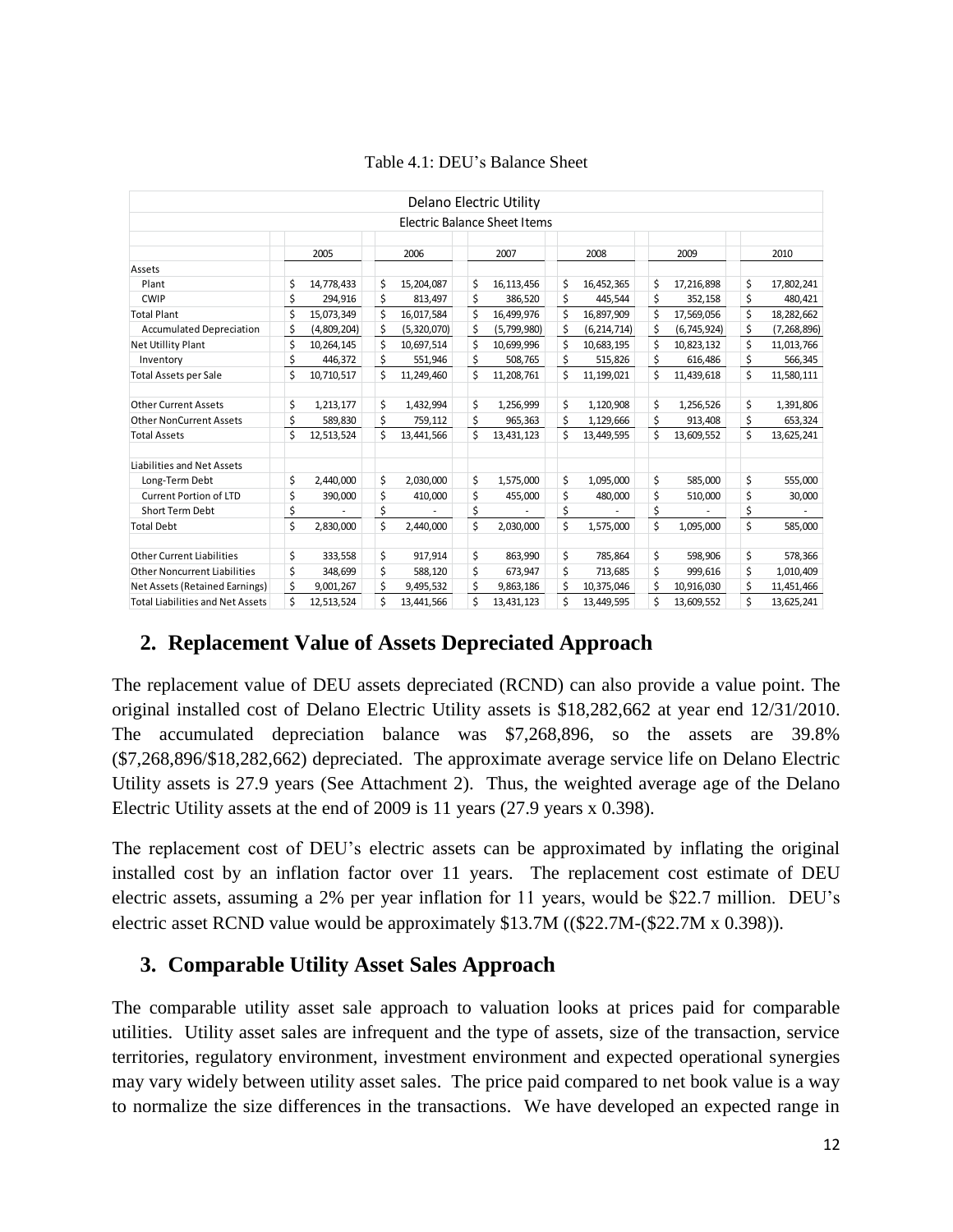price to net book value by looking at the Aquila's sale of its Minnesota gas utility assets, discussion with a Minnesota Utility Executive and with an investment banker.

The sale of Aquila's Minnesota gas assets to Minnesota Resources Corporation (Wisconsin Public Service Corporation) was approved by the Minnesota Public Utilities Commission on June 1, 2006. The purchase price was approximately 2 times book value. This purchase took place prior to the credit crisis and the increase in electric utility investment in renewable energy, pollution control and transmission. This multiple of book value would represent the maximum expected book value premium.

The Minnesota utility executive stated that valuations have gone down significantly since the credit crisis. The executive estimated that today the potential range in valuation over book value would be  $1.25 - 1.5$  times assuming no impairment in utility assets. This range is supported by the fact that Minnesota investor own electric utilities' common stocks have recently been trading at approximately 1.4 times the book value. If utility rate base is funded 50% by debt and 50% by equity then the premium over book value would be approximately 1.2 times book value.

Table 4.2 provides a summary of the valuation approaches described above.

|                         | <b>Delano Electric Utility</b>          |         |         |             |         |         |
|-------------------------|-----------------------------------------|---------|---------|-------------|---------|---------|
|                         | <b>Total Electric Utility Valuation</b> |         |         |             |         |         |
|                         |                                         |         |         |             |         |         |
|                         | Method                                  |         |         | Value Range |         |         |
|                         |                                         |         |         |             |         |         |
|                         | Book Value Approach                     | \$11.6M |         |             |         |         |
|                         | <b>Replacement Value Depreciated</b>    |         | \$13.7M |             |         |         |
| <b>Comparable Sales</b> |                                         |         |         |             |         |         |
|                         | Low Range (Book Value)                  | \$11.6M |         |             |         |         |
|                         | Mid Range (1.25 to 1.5 Times Book)      |         | \$14.5M |             | \$17.4M |         |
|                         | High Range (2 Times Book)               |         |         |             |         | \$23.2M |
|                         | <b>Expected Value Range</b>             | \$11.6M |         | \$16.0M     |         |         |

**Table 4.2: DEU Valuation Summary (Total System)**

Our valuation summary indicates a total system valuation range of \$11.6M to \$16.0M. However, as shown in subsequent sections of this report, it should be noted that the net proceeds to the City of Delano will be significantly less than the valuations shown.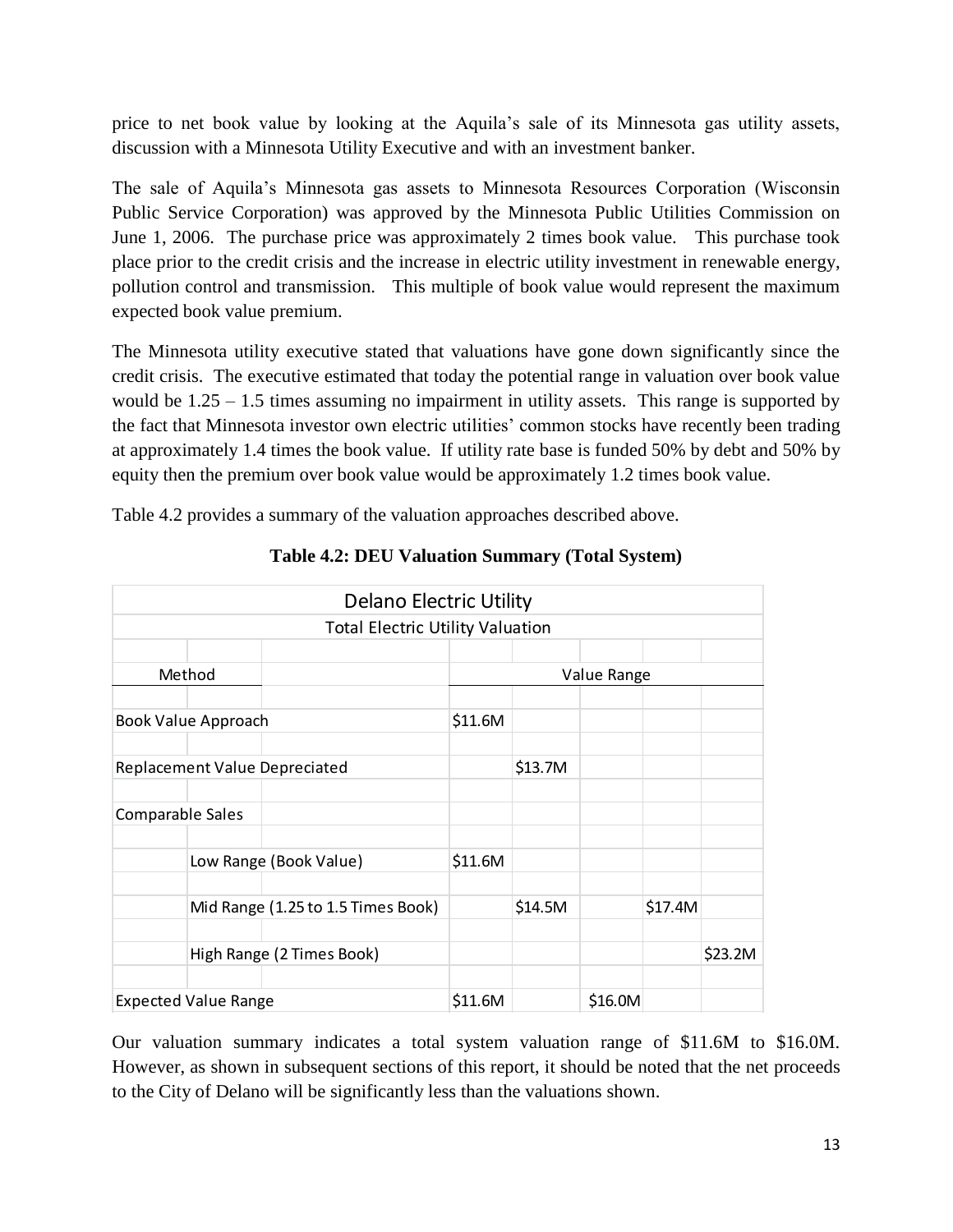#### **B. Valuation of Generation Assets Only**

Table 4.3 shows that DEU's generation assets plant in service balance is \$8,305,458 at year end 12/31/2010. The corresponding accumulated depreciation balance was \$3,219,510 to yield a net plant balance of \$5,085,948. The installed capacity of DEU's generation facilities is approximately 25 MW. Thus, the installed capacity cost of generation is \$348/kW and the net investment is \$215/KW.

|                                    |    |               |    | <b>Delano Electric Utility</b>              |   |             |    |             |    |           |
|------------------------------------|----|---------------|----|---------------------------------------------|---|-------------|----|-------------|----|-----------|
|                                    |    |               |    | <b>Electric Generation Plant Investment</b> |   |             |    |             |    |           |
|                                    |    |               |    |                                             |   |             |    |             |    |           |
|                                    |    | 2006          |    | 2007                                        |   | 2008        |    | 2009        |    | 2010      |
| Generation                         |    |               |    |                                             |   |             |    |             |    |           |
| Plant                              | \$ | 7,378,537     | \$ | 7,967,160                                   | Ś | 7,967,160   | Ś  | 8,208,211   | Ś  | 8,305,458 |
| <b>CWIP</b>                        | \$ | 324,866       | \$ |                                             | Ś | 76,523      | Ś  | 7,167       | \$ |           |
| <b>Total Generation Plant</b>      | Ŝ  | 7,703,403     | \$ | 7,967,160                                   | Ŝ | 8,043,683   | Ś  | 8,215,378   | Ś  | 8,305,458 |
| Accumulated Gen. Deprec.           | \$ | (2, 276, 821) | \$ | (2,502,814)                                 | Ŝ | (2,738,730) | Ś  | (2,974,299) | Ś  | 3,219,510 |
| <b>Net Generation Plant</b>        | Ś  | 5,426,582     | Ś  | 5,464,346                                   | Ś | 5,304,953   | \$ | 5,241,079   | Ś  | 5,085,948 |
| Gen. Related Inventory             | \$ |               | Ś  |                                             | Ŝ |             | Ś  |             | \$ | 41,755    |
| <b>Net Generation Assets</b>       | Ś  | 5,426,582     | \$ | 5,464,346                                   | Ś | 5,304,953   | Ś  | 5,241,079   | Ś  | 5,127,703 |
| Installed Generation Capacity (kW) |    | 23,856        |    | 23,856                                      |   | 23,856      |    | 23,856      |    | 23,856    |
| Gross Investment/kW                | \$ | 323           | \$ | 334                                         | Ŝ | 337         | \$ | 344         | \$ | 348       |
| Net Investment/kW                  | Ś  | 227           | Ś  | 229                                         | Ś | 222         | Ś  | 220         | Ś  | 215       |

#### Table 4.3: Electric Generation Plant Investment

There is a surplus of capacity in the MISO footprint at present owing largely to the impacts of the recession. As a result of this surplus, short-term capacity is very inexpensive. Consequently, selling only the generator assets may not be an economically viable option. Furthermore, the generation is all diesel fueled which makes it very expensive to operate. Also, the units have not been brought up to RICE standards estimated to cost \$587,000 While DEU purchases almost all of its energy requirements from CMMPA, the generation is used to fulfill capacity obligations for long term reliability and resource adequacy. MISO requires that load serving entities have enough accredited capacity to meet peak load requirements plus a planning reserve margin. This indicates a strategic benefit to DEU by keeping the generation as a locally-owned resource.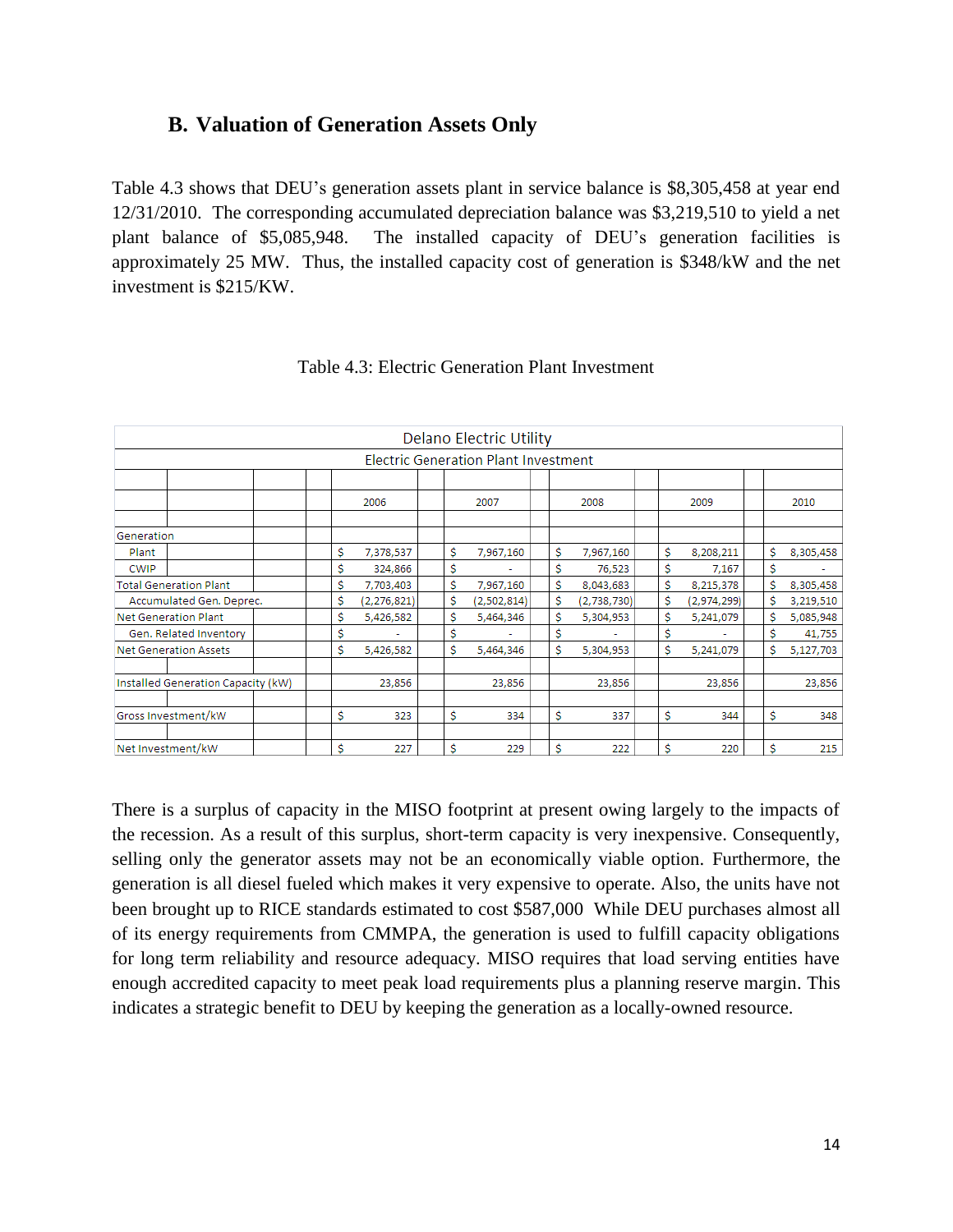## **C. Net Proceeds of Potential Sale**

To determine net sale proceeds, the following quantified items must be subtracted from the foregoing valuation:

| a) Electric Utility Debt Refunding:                    | \$585,000     |
|--------------------------------------------------------|---------------|
| b) Liquidation of other Booked Assets and Liabilities: | $(\$456,000)$ |
| c) Buyer cost to retrofit generation to RICE standards | \$587,000     |
| Subtotal quantified subtractions                       | \$716,000     |

Additionally, the following items, not quantified, must also be considered:

- Debt retirement fees
- Legal and Transaction Costs
- Unwinding of CMMPA purchased power and energy contracts including cost of replacement of Midwest Independent System Operator (MISO) interface
- Employee Obligations
- Potential future property taxes if sold to a taxable entity would add costs for a purchasing entity but would add value to the City
- Increase in electric rates possibly resulting from a sale will negatively impact existing customers at the present time. The long term rate impact on existing customers is likely to be negative if a purchaser raises existing retail rates to area norms.
- Impact on water utility because of loss of shared resources.
- Potential transfer of electric utility headquarters may negatively impact local jobs and result in lost revenues to local support businesses.

## **D. Central Minnesota Municipal Power Agency (CMMPA) Membership and Contracts Impact on Valuation**

DEU is a long term member of the Central Minnesota Municipal Power Agency (CMMPA). The CMMPA acts as a planning, scheduling, coordinating and negotiating agency for its members. CMMPA also serves as the MISO transmission agent, MISO hourly energy market scheduler, and MISO accounting agent for the City. The CMMPA services are secured via several contracts. DEU loads represent approximately 5.29% of CMMPA total load.

DEU's existing contracts with CMMPA and other suppliers will likely not be transferable to the potential buyer of Delano electric assets. Also, disclosure language required as part of DEU's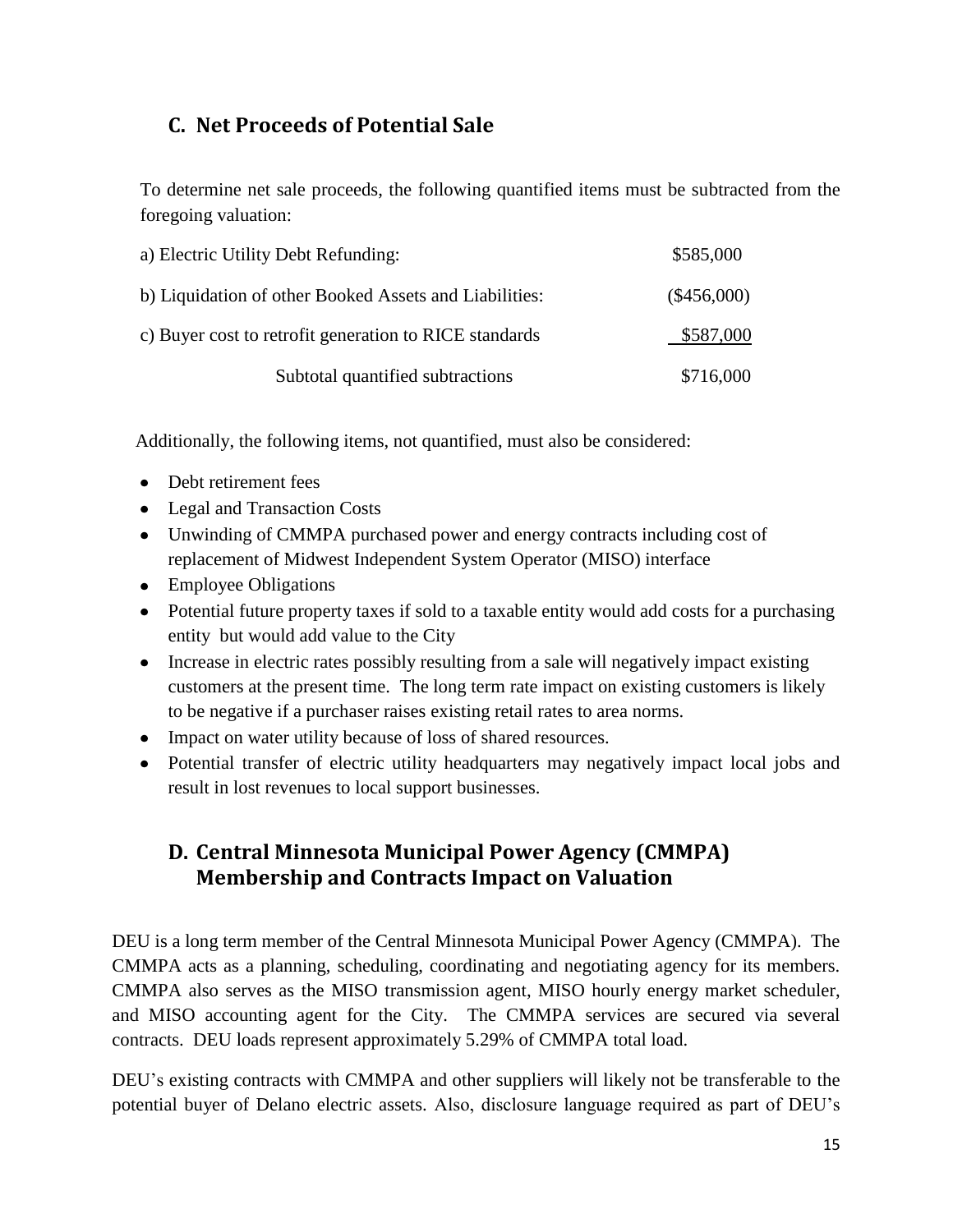most recent debt issue indicates that DEU must provide 5-year advance notice prior to withdrawing from CMMPA. Cancelling contracts may also affect other CMMPA members. The actual cost of unwinding from CMMPA and other complications requires legal interpretation and negotiations outside the scope of this valuation study. Table 4.4 shows that almost all of DEU's energy requirements are purchased from CMMPA including amounts sourced from Xcel. This is because all of DEU's generation is oil-fired and is very expensive to operate. It is therefore likely to be dispatched by MISO only under extreme weather or system emergency conditions.

|       | Generated |      | Sourced From XCEL by<br><b>CMMPA</b> |  | Others Purchases From<br><b>CMMPA</b> |             |  | Total |             |  |        |
|-------|-----------|------|--------------------------------------|--|---------------------------------------|-------------|--|-------|-------------|--|--------|
| Year  | kWh.      | %    | kWh.                                 |  | ℅                                     | kWh         |  | %     | kWh         |  | %      |
|       |           |      |                                      |  |                                       |             |  |       |             |  |        |
| 2010  | 38,856    | 0.1% | 30,008,784                           |  | 59.2%                                 | 20,636,752  |  | 40.7% | 50,684,392  |  | 100.0% |
|       |           |      |                                      |  |                                       |             |  |       |             |  |        |
| 2009  | 75,058    | 0.2% | 24,005,600                           |  | 48.3%                                 | 25,631,367  |  | 51.6% | 49,712,025  |  | 100.0% |
|       |           |      |                                      |  |                                       |             |  |       |             |  |        |
| 2008  | ۰         | 0.0% | 28,998,758                           |  | 54.7%                                 | 24,063,019  |  | 45.3% | 53,061,777  |  | 100.0% |
|       |           |      |                                      |  |                                       |             |  |       |             |  |        |
| 2007  | 116,316   | 0.2% | 22,065,800                           |  | 41.8%                                 | 30,628,166  |  | 58.0% | 52,810,282  |  | 100.0% |
|       |           |      |                                      |  |                                       |             |  |       |             |  |        |
| 2006  | 266,502   | 0.5% | 27,436,100                           |  | 53.3%                                 | 23,749,843  |  | 46.2% | 51,452,445  |  | 100.0% |
|       |           |      |                                      |  |                                       |             |  |       |             |  |        |
| Total | 496,732   | 0.2% | 132,515,042                          |  | 51.4%                                 | 124,709,147 |  | 48.4% | 257,720,921 |  | 100.0% |

Table 4.4: DEU's Purchased and Generated Energy

## **V. System Load Profile and Customer Mix**

Aside from an assessing the value of DEU's assets, prospective buyers will also examine DEU's system load profile and customer mix to ascertain the type of resources such as base-load and peaking needed to fulfill its load requirements. DEU's current customer mix is shown as follows in Table 5.1.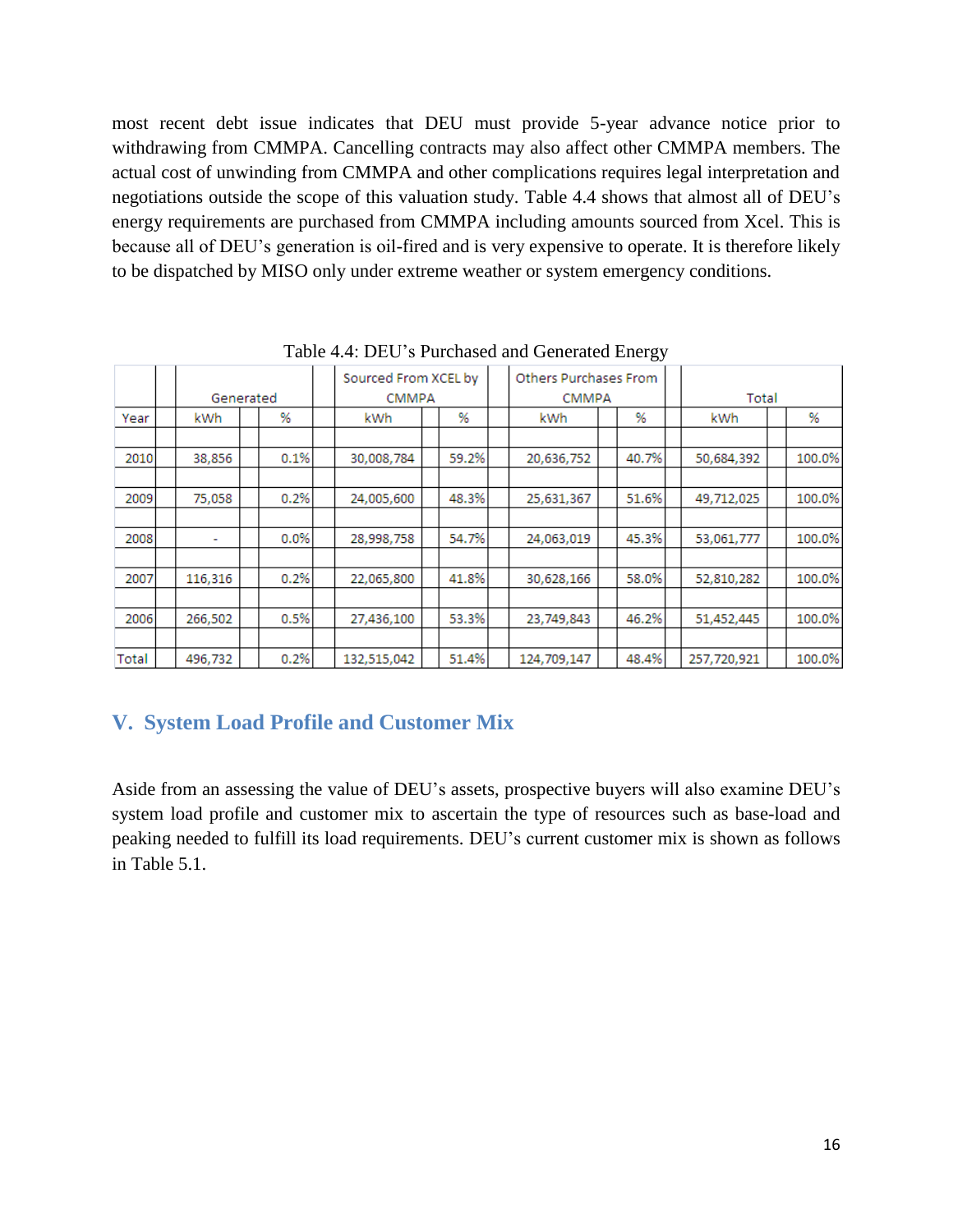|                      | Number | Annual KwH   | % of Total |
|----------------------|--------|--------------|------------|
| Residential          | 1995   | 17,844,277.0 | 35.30%     |
| Commercial           | 238    | 3,791,560.0  | 7.50%      |
| Industrial           | 80     | 28,351,216.0 | 56.08%     |
| <b>Street Lights</b> | n/a    | 386,067.0    | 0.76%      |
| Security Lights      | n/a    | 184,090.0    | 0.36%      |
|                      |        | 50,557,210.0 |            |

Table 5.1: DEU Customer Mix

Figure 5.2 indicates the load duration curve for Calendar 2010. It shows that DEU has a fairly steep curve with a load factor of approximately 50%. Based on our experience, investor owned utilities generally have a system wide load factor around 60% while the load factor for municipal utilities would generally be similar to DEU due to the dominant customers being residential or small commercial in nature, with typical characteristics for these classes. DEU system load factor could be improved by the addition of customers with three-shift operations such as roundthe-clock data processing centers.

#### Figure 5.1: 2010 Delano Electric Utility Load Duration Curve



2010 Delano Load Duration Curve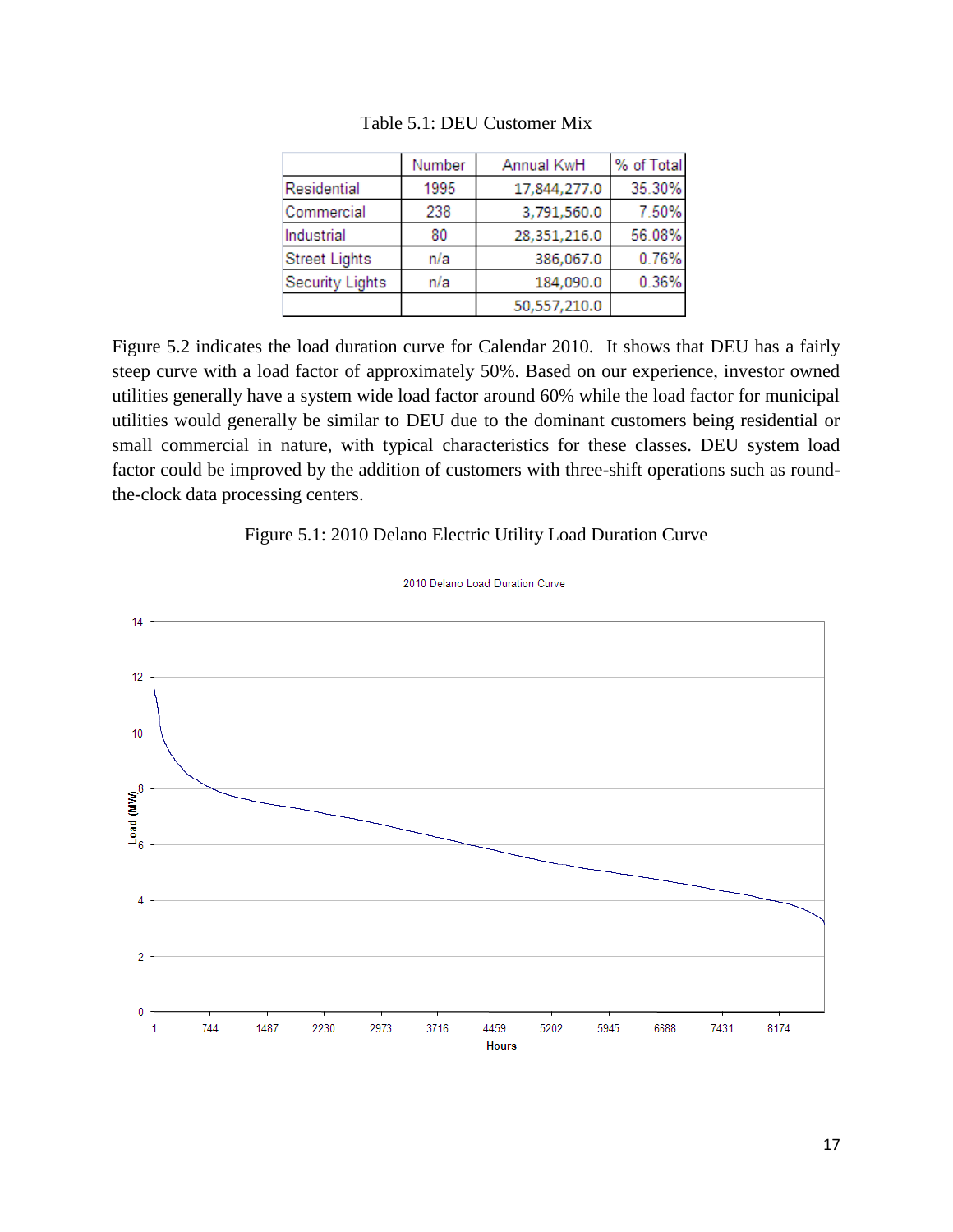#### **VI. DEU Retail Rates Comparisons**

Aside from assessing the value of Delano's infrastructure and other such related issues, another important aspect to evaluate is the City's retail rate competitiveness to surrounding entities. Retail rates are an explicit and direct indicator of a utility's financial and operational performance that will be scrutinized by potential buyers. DEU's residential and business retail rate comparisons with other utilities provide an important indication of its relative competitiveness and are discussed below. All rate comparisons exclude the franchise fee.

#### **A. Residential Rate Comparisons**

Figure 6.1 (a) shows a chart of DEU's month by month rate trend for the period January 2010 to December 2011. The unit rate was calculated for a 750KWh monthly use. Actual power cost adjustment costs were used for the period January 2010-April 2011. From May 2011, feedback from DEU indicated a negative power cost adjustment charge of -\$0.015/kWh. Furthermore, transmission credits were also included for 2011. As can be observed from figure 6.1 (a), the residential rates have decreased significantly since 2010, owing largely due to (a) 5% decrease in rates in 2011, lower power cost adjustment and transmission credits.





Figure 6.1(b) shows a chart of residential rate comparisons with three surrounding utilities (Xcel, Connexus and Wright Hennepin) for 2010. This analysis was conducted using a summer month and a winter month and provided by the DEU electric utility personnel. As this chart indicates, DEU's residential rates are the lowest compared to other neighboring utilities such as Wright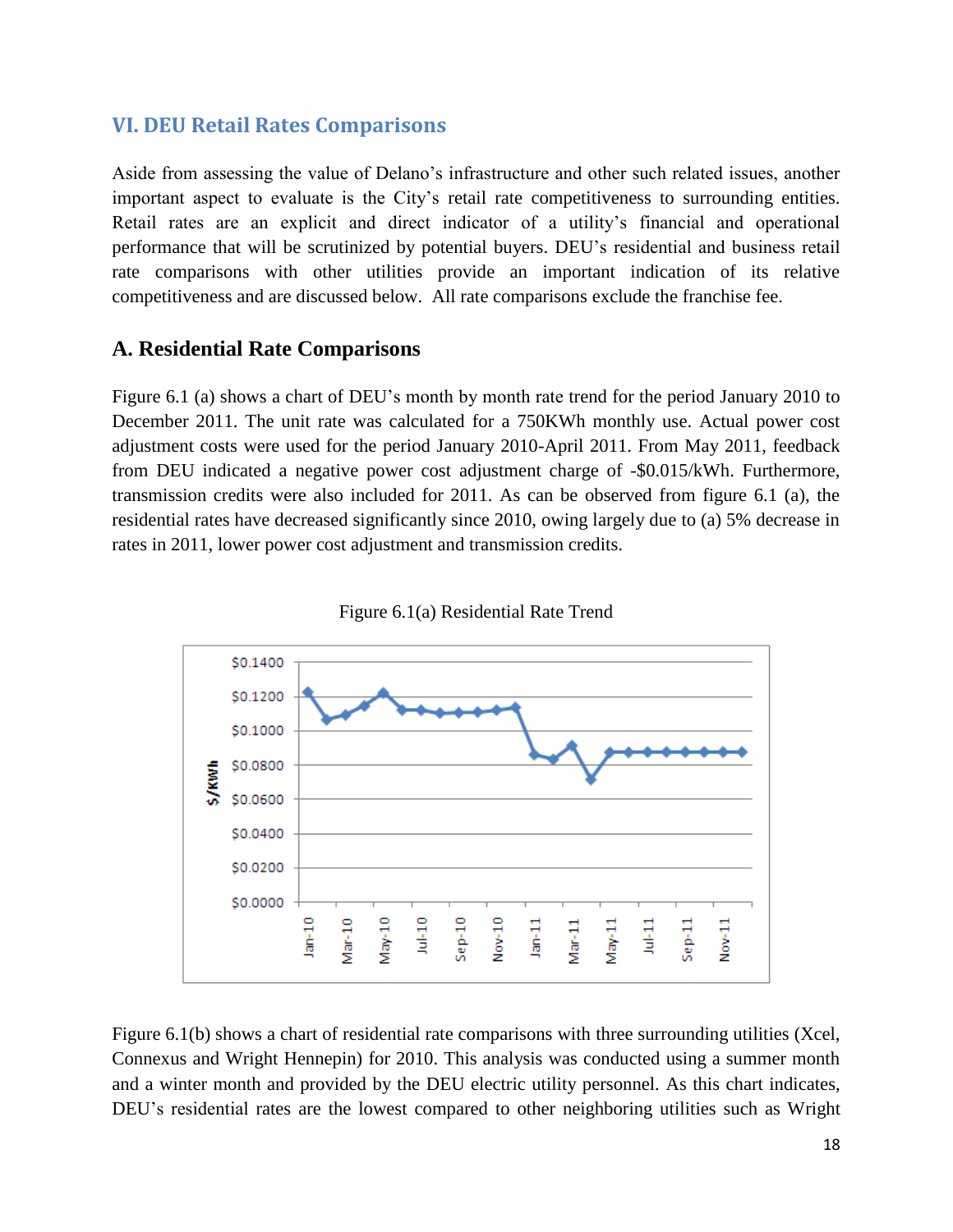Hennepin, Connexus and Xcel Energy. With a 5% decrease in 2011 as well as a reduction in power cost adjustment and introduction of transmission credit, it is likely that DEU's residential rates are now below \$0.10/kWh and even more cost competitive relative to other utilities.



Figure 6.1 2010 Residential Rates Comparison (\$/KWh)

## **B. Business Rate Comparisons**

DEU's large general service rate, termed the Industrial Rate, consists of a non-seasonally and non-time differentiated demand and energy charges as listed in Table 6.2 below. As can be noted, the charges for 2011 were lowered by 5%. DEU rates include a power cost adjustment charge that changes on a monthly basis. In 2010, the average power cost adjustment was - \$0.0090/kWh. In 2011, the power cost adjustment has averaged -\$0.0204/kWh for the period January-April 2011. Feedback from DEU indicates that the power cost adjustment charge is expected to average -\$0.01500/kWh for 2011.

|                                       | 2010     | 2011     |
|---------------------------------------|----------|----------|
| Industrial Monthly Minimum            | \$25.28  | \$24.02  |
| Industrial Energy Charge (KWh)        | 0.07380  | 0.07011  |
|                                       |          |          |
| Industrial Minimum Demand Charge (KW) | \$145.87 | \$138.58 |
| Excess Demand Charge (KW)             | \$5.84   | \$5.55   |

Table 6.2: Industrial Rate 2010 and 2011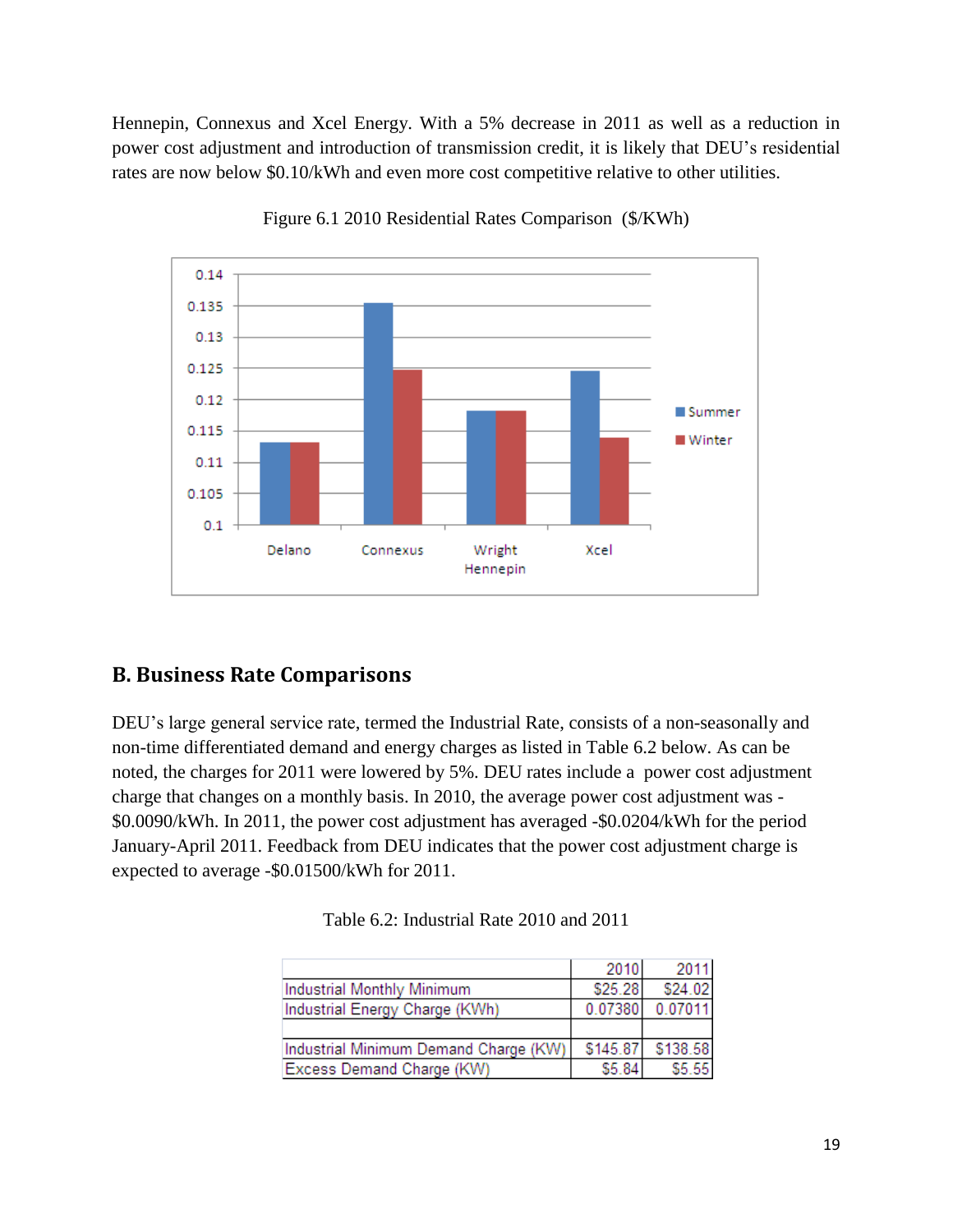Efforts were made to simulate monthly charges for 100 KW, 250 KW and 500 KW loads with a 60% load factor. Figure 6.3 (a), 6.3 (b) and 6.3 (c) show the results. As can be indicated by these charts, the rates are lower in 2011 compared to 2010. This is attributable to (a) a 5% decrease in billing charge components, (b) lower power cost adjustment and (c) transmission credits.



Table 6.3 (a): DEU's Industrial Rate – 100 KW with 60% load factor

\*\* Jan 2010-April 2011 Actual Rates; May-Dec 2011 Projected Rates



Table 6.3 (b): DEU's Industrial Rate Trend – 250 KW with 60% load factor

<sup>\*\*</sup> Jan 2010-April 2011 Actual Rates;May-Dec 2011 Projected Rates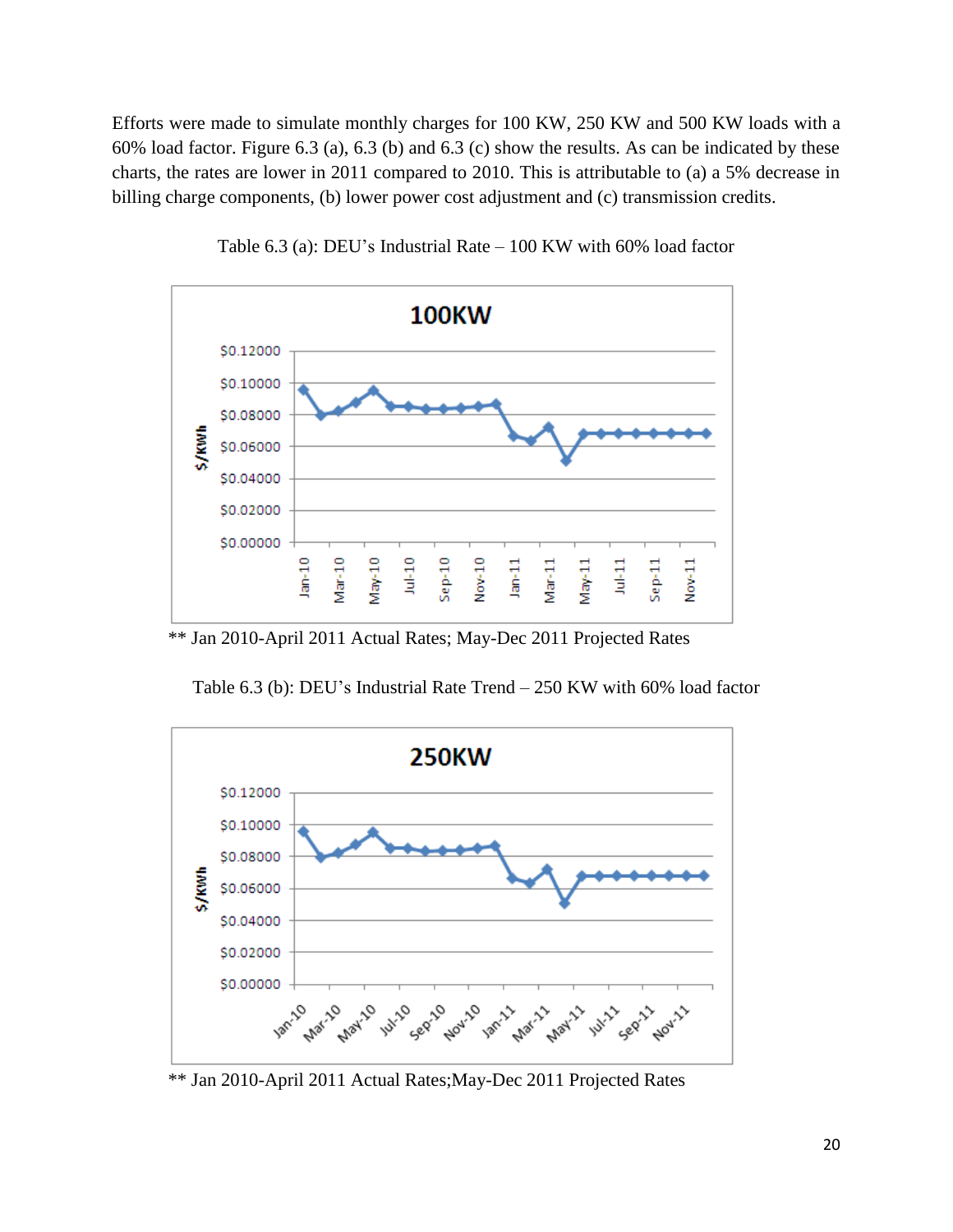

Table 6.3 (c):DEU 's Industrial Rate – 500 KW with 60% load factor

\*\* Jan 2010-April 2011 Actual Rates;May-Dec 2011 Projected Rates

Aside from specifically analyzing DEU's rate, a separate analysis was also conducted to compare commercial and industrial (C&I) rates for the following sized loads with 40%, 60% and 80% load factors respectively with other utilities:

- 100 KW
- 250 KW
- 500 KW

 $\overline{\phantom{a}}$ 

These sizes were chosen as they are typical of size range of C&I customers served by municipal utilities. DEU's large general service rates discussed earlier for 2010 and 2011 were compared with rates from NSP, Wright Hennepin and Connexus. Figures 6.3 (a) and 6.3 (b) indicate the comparisons for 2010 and 2011 for 100 KW with 40%, 60% and 80% load factors respectively<sup>1</sup>. In 2010, while the rates for lower load factors were comparable across all the utilities, unit costs for higher load factor loads were more expensive for DEU than others. In 2011, it appears that the unit costs for all load factors are the lowest for DEU relative to others. As discussed earlier, this is attributable to the fact that DEU lowered its rates for 2011, projects a higher negative power cost adjustment compared to the previous year and also includes transmission credits that are being passed on to retail customers. At the same time, NSP's rates have a 7.58% interim rate adjustment, higher projected power cost adjustments and Wright Hennepin and Connexus have higher projected power cost adjustments in 2011 compared to 2010.

<sup>&</sup>lt;sup>1</sup> These rates were developed by simulating a summer month and a winter month to derive an average annual rate (summer month was multiplied by 4 and winter month by 8). Average power cost adjustment factors were used for all utilities.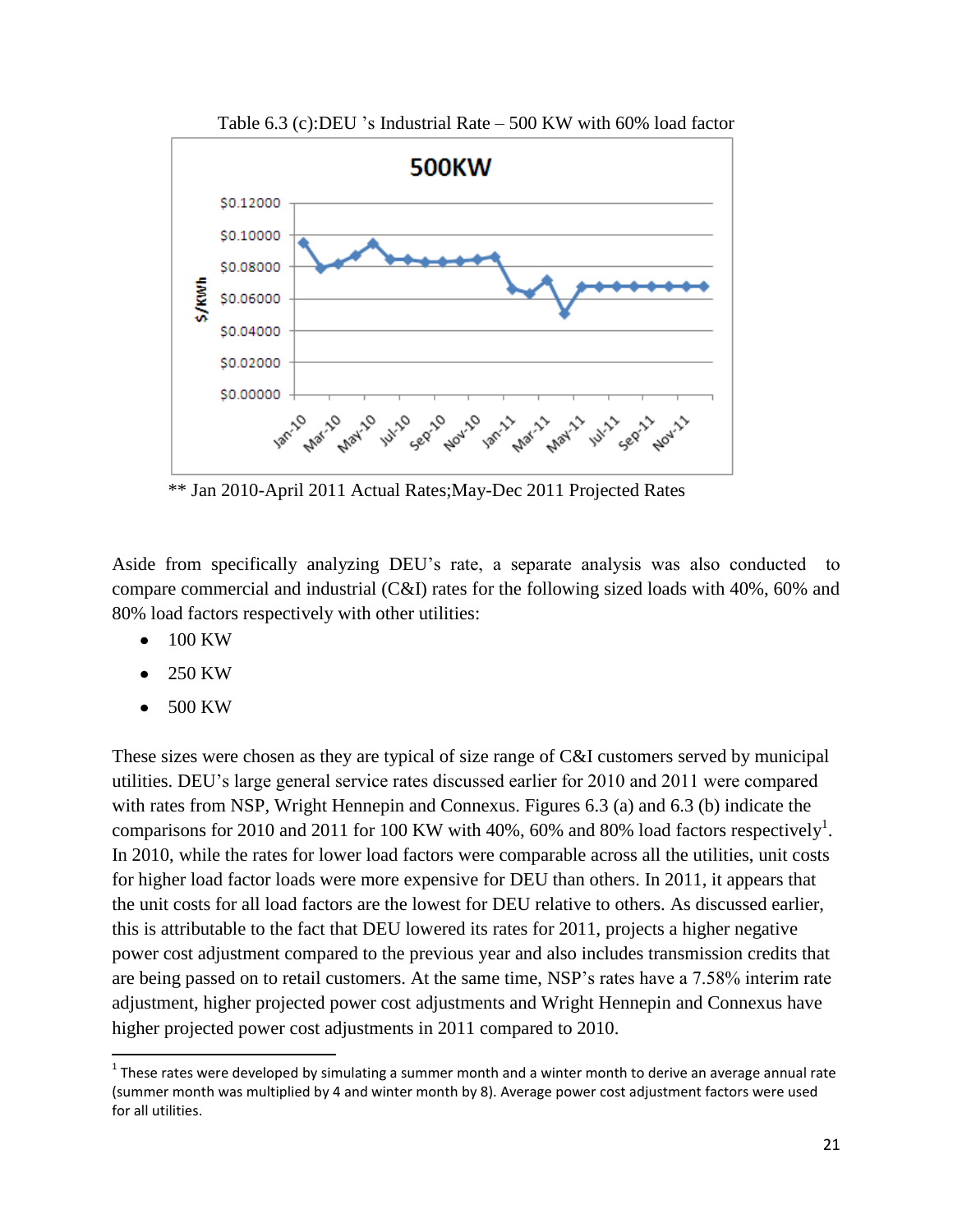

Figure 6.3(a): 2010 Business Rate Comparisons for 100 KW



Figure 6.3(b): 2011 Business Rate Comparisons for 100 KW

Tables 6.4 and 6.5 indicate the unit costs for the various sized loads and load factors respectively. For 250 KW and 500 KW loads with varying load factors, the results are similar to what is observed for 100 KW load discussed above.

<sup>\*\*</sup>Note: DEU franchise fee not included\*\*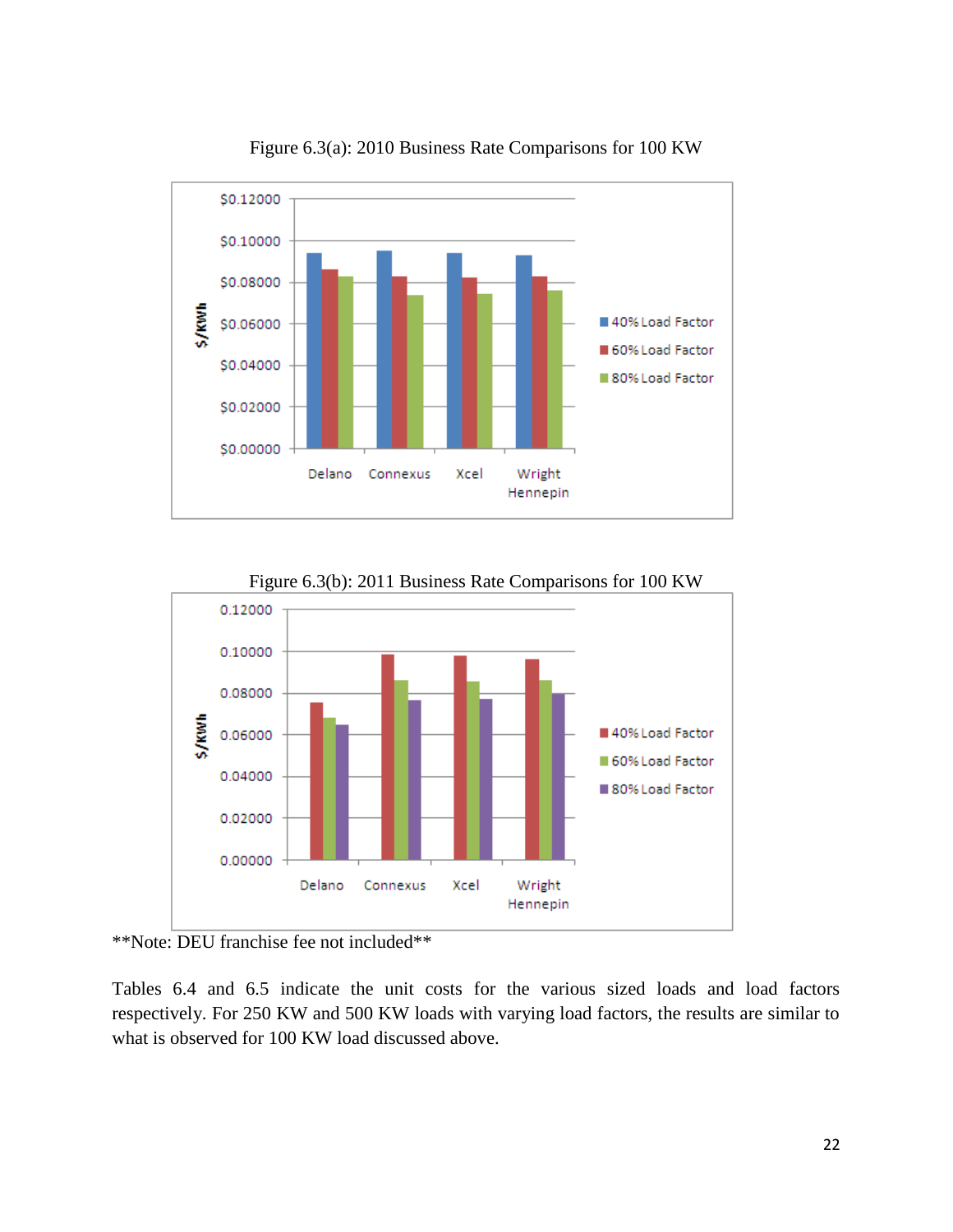|                 |           |                 |           | Wright    |
|-----------------|-----------|-----------------|-----------|-----------|
| 2010 Rates      | Delano    | Connexus   Xcel |           | Hennepin  |
| 100 KW          |           |                 |           |           |
| 40% Load Factor | \$0.09382 | \$0.09536       | \$0.09404 | \$0.09317 |
| 60% Load Factor | \$0.08640 | \$0.08290       | \$0.08201 | \$0.08299 |
| 80% Load Factor | \$0.08268 | \$0.07369       | \$0.07422 | \$0.07614 |
|                 |           |                 |           |           |
| 250 KW          |           |                 |           |           |
| 40% Load Factor | \$0.09328 | \$0.09481       | \$0.09349 | \$0.09270 |
| 60% Load Factor | \$0.08603 | \$0.08253       | \$0.08164 | \$0.08268 |
| 80% Load Factor | \$0.08241 | \$0.07342       | \$0.07394 | \$0.07609 |
|                 |           |                 |           |           |
| 500 KW          |           |                 |           |           |
| 40% Load Factor | \$0.09309 | \$0.09462       | \$0.09255 | \$0.09255 |
| 60% Load Factor | \$0.08591 | \$0.08241       | \$0.08077 | \$0.08258 |
| 80% Load Factor | \$0.08231 | \$0.07333       | \$0.07310 | \$0.07601 |

Table 6.4: 2010 C&I Rate Comparisons

Table 6.5: 2011 Business Rate Comparisons

|                 |           |                 |           | Wright    |
|-----------------|-----------|-----------------|-----------|-----------|
| 2011 Rates      | Delano    | Connexus   Xcel |           | Hennepin  |
| 100 KW          |           |                 |           |           |
| 40% Load Factor | \$0.07539 | \$0.09853       | \$0.09825 | \$0.09624 |
| 60% Load Factor | \$0.06832 | \$0.08607       | \$0.08544 | \$0.08607 |
| 80% Load Factor | \$0.06478 | \$0.07686       | \$0.07725 | \$0.07921 |
|                 |           |                 |           |           |
| 250 KW          |           |                 |           |           |
| 40% Load Factor | \$0.07484 | \$0.09798       | \$0.09765 | \$0.09577 |
| 60% Load Factor | \$0.06795 | \$0.08570       | \$0.08504 | \$0.08575 |
| 80% Load Factor | \$0.06451 | \$0.07659       | \$0.07696 | \$0.07916 |
|                 |           |                 |           |           |
| 500 KW          |           |                 |           |           |
| 40% Load Factor | \$0.07466 | \$0.09779       | \$0.09744 | \$0.09562 |
| 60% Load Factor | \$0.06783 | \$0.08558       | \$0.08490 | \$0.08565 |
| 80% Load Factor | \$0.06442 | \$0.07650       | \$0.07685 | \$0.07908 |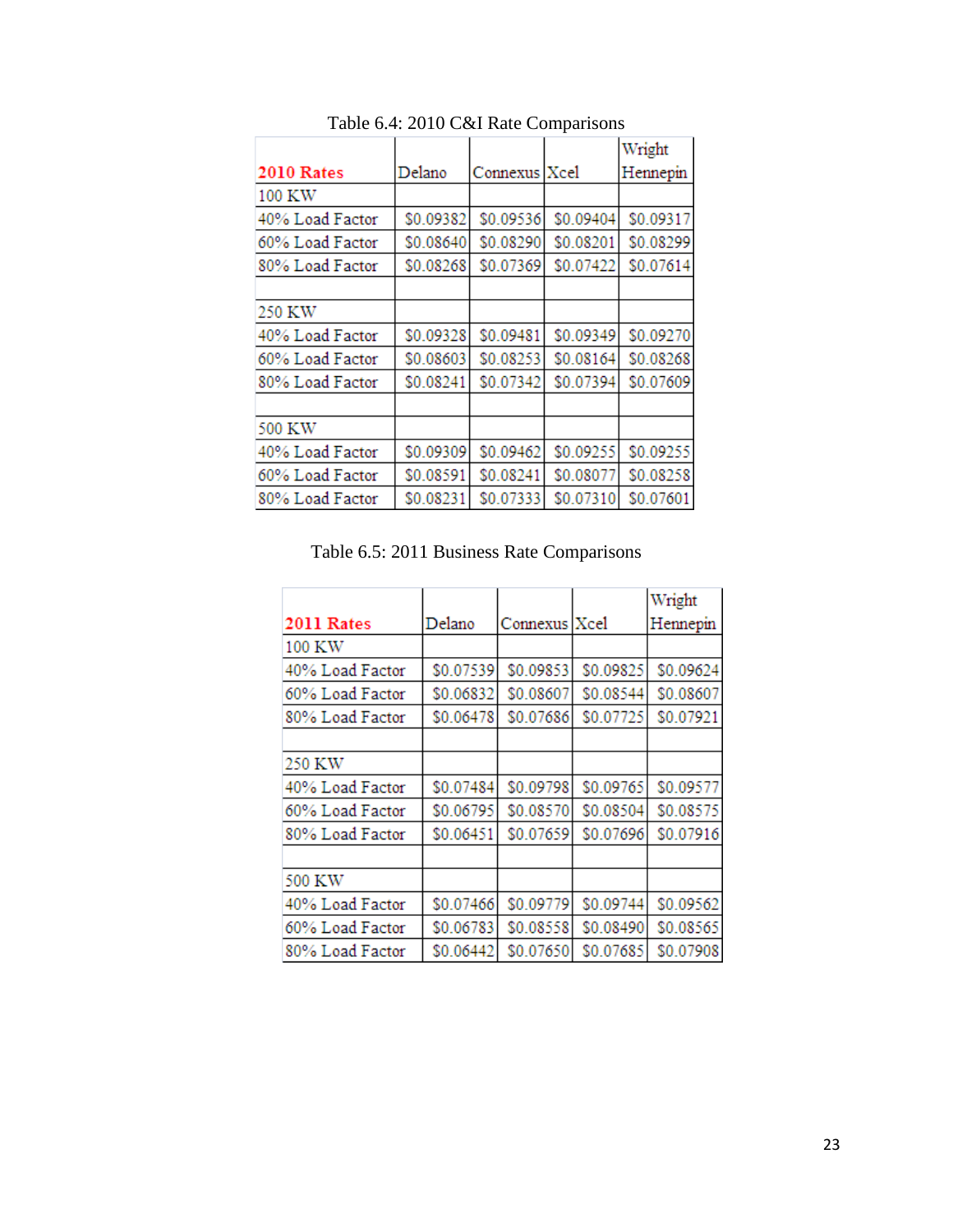Currently, DMU's total annual retail rate revenue advantage based on DMU's 2011 expected annual retail sales volumes is shown in the following table:

| Utility           | 2011 Revenues  | Variance         |  |
|-------------------|----------------|------------------|--|
| <b>DMU</b> Rates  | \$4.19 million |                  |  |
| <b>Xcel Rates</b> | \$4.76 million | $$0.567$ million |  |
| Wright-Henn Rates | \$5.21 million | $$1.013$ million |  |

In conclusion, DEU C&I retail electric rates continue to be lower than rates of surrounding utilities in 2011. Based on the rate comparisons conducted for residential customers, it appears that residential rates are the lowest competitive relative to other surrounding utilities as well. DEU's current rate levels are highly dependent on its cost of market energy related purchase power which has been relatively low priced over the last few years due in part from the slow economy. DEU's generation is used for peaking capacity and not base load energy production. DEU has passed on these market energy savings to their customers through lower rates. If market energy prices increase, DEU will likely have to raise their rates faster than other utilities that have included base load generation in their supply mix and base electric rates. The DEU current favorable retail rate differential may be reduced in the future as market energy prices increase.

The DEU current cost competitive aspect may be viewed favorably by potential buyers who may use a potential to raise rates to support and price premium and acquisition costs. If DEU is sold under soft economic conditions that currently exist, existing DEU customers may see an immediate rate increase to the purchaser's system wide rate levels. For example, a typical residential customer's annual bill could increase 4% (\$39) to 13% (\$136) or more depending on the entity that buys the utility to bring it to par with its own residential rates.

### **C. Franchise Fee/Property Tax**

DEU charges a franchise fee based on the units of energy delivered to any class of retail customers within the corporate limits of the City. The current fee is \$0.00317 per kWh delivered. The corresponding annual electric franchise revenue is approximately \$158,500 based on 50 million annual KWH sales. The franchise fee will continue to be in effect if the electric utility is sold and would be charged back to customers served in DEU as a franchise fee the rate tariffs of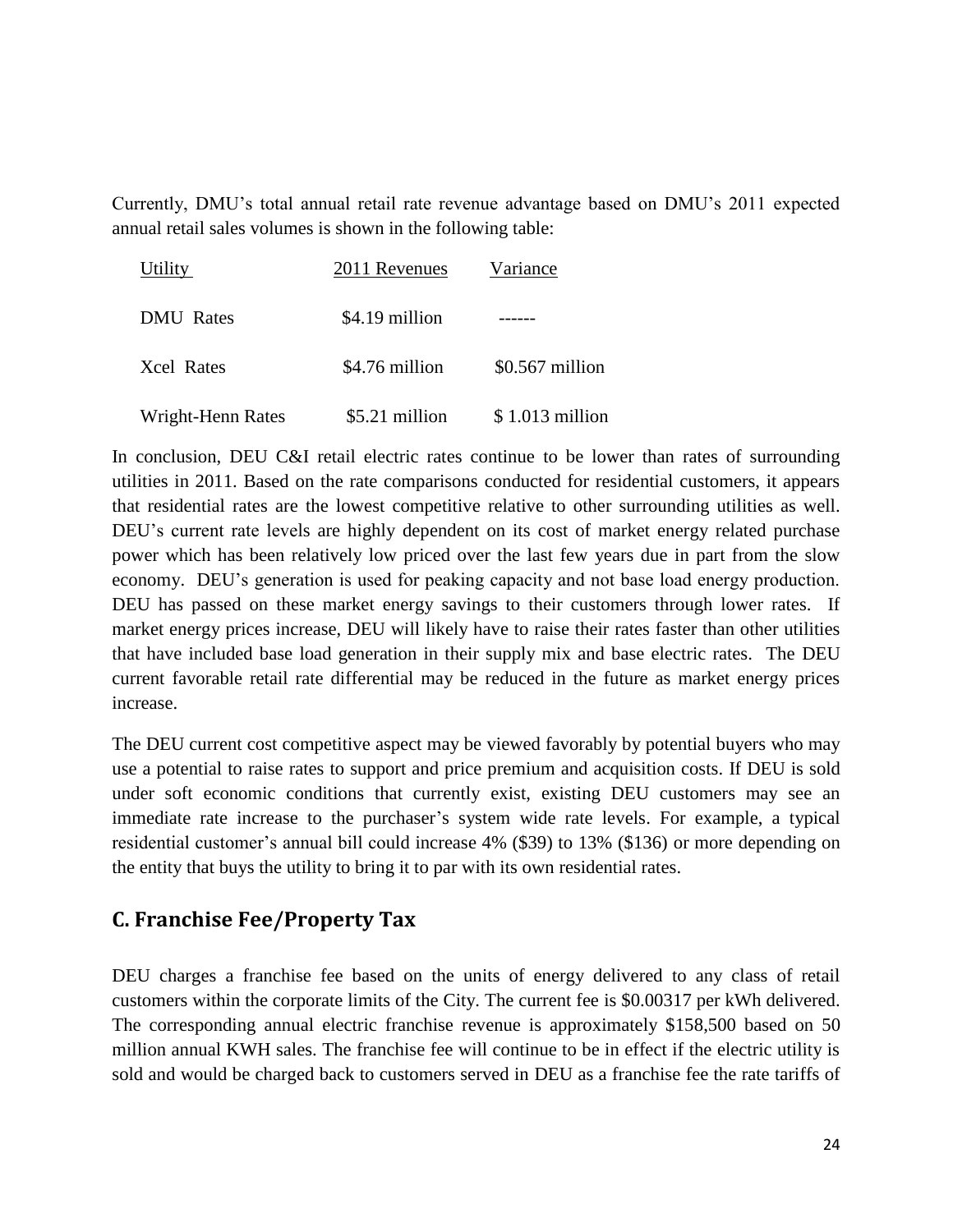a purchasing entity. DEU's effective franchise fee as a percentage of revenue is approximately 3.3% based on 2010 total annual electric revenue of \$4,744,361.

The City would gain a new source of property taxes if the electric assets are sold to a taxable entity. For example if the assets are sold for book value of \$11.6M and the effective tax rate is 1.5% for the first \$150,000 and 2% for the balance, the sale would yield \$231,000 of additional property taxes. However, the City's share would only be approximately 46% of the total tax or \$106,000. It should be noted that DEU donated \$70,000 to the City "In Lieu of Taxes" in 2011, thus the net gain to the City would only be approximately \$36,000 per year. The estimate of additional property taxes may be impacted by the purchase price, asset additions, retirements and property tax mill rates.

## **VII. Delano Electric Utility Assets <sup>2</sup>**

### **A. Substations**

DEU has a double-ended substation (Substation A and Substation B) which is located at the DEU power plant site. Each substation consists of:

- (1) 69 KV circuit switcher and associated equipment.
- (1) 69 KV 12.47 KV, 10 MVA transformer.
- (1) 12.47 KV switchgear lineup. (Includes tie to the other 12.47 KV switchgear)

Substation B also includes a tie to a 7.5 MVA, 12.47 – 4.16 KV transformer which feeds the 4.16 KV switchgear. This switchgear has the 4.16 KV generators on it, power plant auxiliary loads, and also one City feeder – Feeder #3. The 12.47 KV switchgear includes the city distribution feeders as well as the feeders for the local power plant generators.

The substation and switchgear systems are modern, well maintained, well designed, and provided flexible service and operating options for the distribution system.

## **B. Generation**

l

DEU has seven engine-generators and one gas turbine-generator. These generators are of various vintages. The total DEU generating capability is approximately 25 MW.

<sup>2</sup> Attachment 3 provides a detailed site report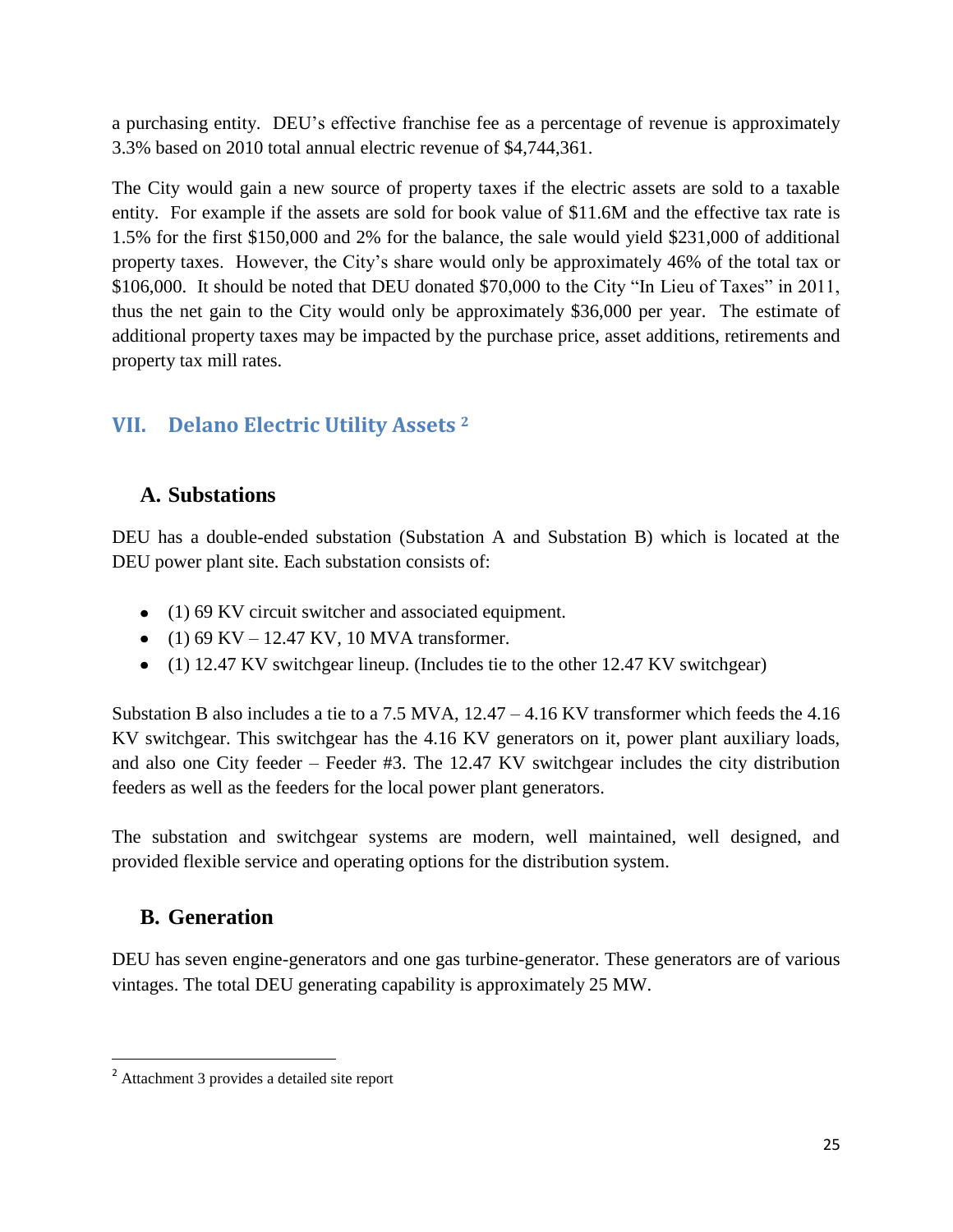|                |                     |           |           | Estimated<br>Cost |
|----------------|---------------------|-----------|-----------|-------------------|
|                |                     |           | Install   | to                |
|                |                     |           |           | Retrofit          |
| Unit #         | Manufacturer        | <b>MW</b> | Date      | $(\$50/kW)$       |
| 1              | Fairbanks-Morse     | 0.85      | $Sep-46$  | \$42,500          |
| $\overline{2}$ | Fairbanks-Morse     | 3.02      | Apr-99    | \$151,000         |
| 3              | Fairbanks-Morse     | 1.14      | Mar- $51$ | \$57,000          |
| 4              | Fairbanks-Morse     | 1.16      | $Feb-73$  | \$58,000          |
| 5              | Fairbanks-Morse     | 1.34      | $Sep-88$  | \$67,000          |
| 6              | Mitsubishi          | 1.13      | Aug-92    | \$56,500          |
|                | Fairbanks-Morse     | 3.10      | Jun-99    | \$155,000         |
| 9              | Rolls-Royce Turbine | 12.92     | $Jan-00$  | N/A               |
|                | <b>TOTAL</b>        | 24.66     |           |                   |

The DEU generators are all oil fired and consist of the following:

The estimate cost to retrofit pertains to EPA RICE requirements and was developed by CMMPA working with the generator manufacturers. However, it is unclear if all of the units can be retrofitted due to technical issues, such as the ability of the units to come up to temperature in a short period of time. This is especially true for the oldest of units.

Older FM units may not be able to reach RICE standards due to running temperature issues. It is unclear if the two older DEU FM units can be retrofitted. If FM units can be brought up to RICE standards, it does not appear that physical space will limit the required equipment. The FM units have large mufflers and any required equipment would likely replace the muffler equipment. The RICE standards do not pertain to the combustion turbine-generator, Unit #9.

The generators are all well maintained and are in good working order. The associated generating equipment, including cooling systems, fuel containment systems, etc. are also of proper design, and are well maintained.

The DEU generators are regularly performance tested under MISO "URGE" rules. These test results have been supplied as part of the study information requests.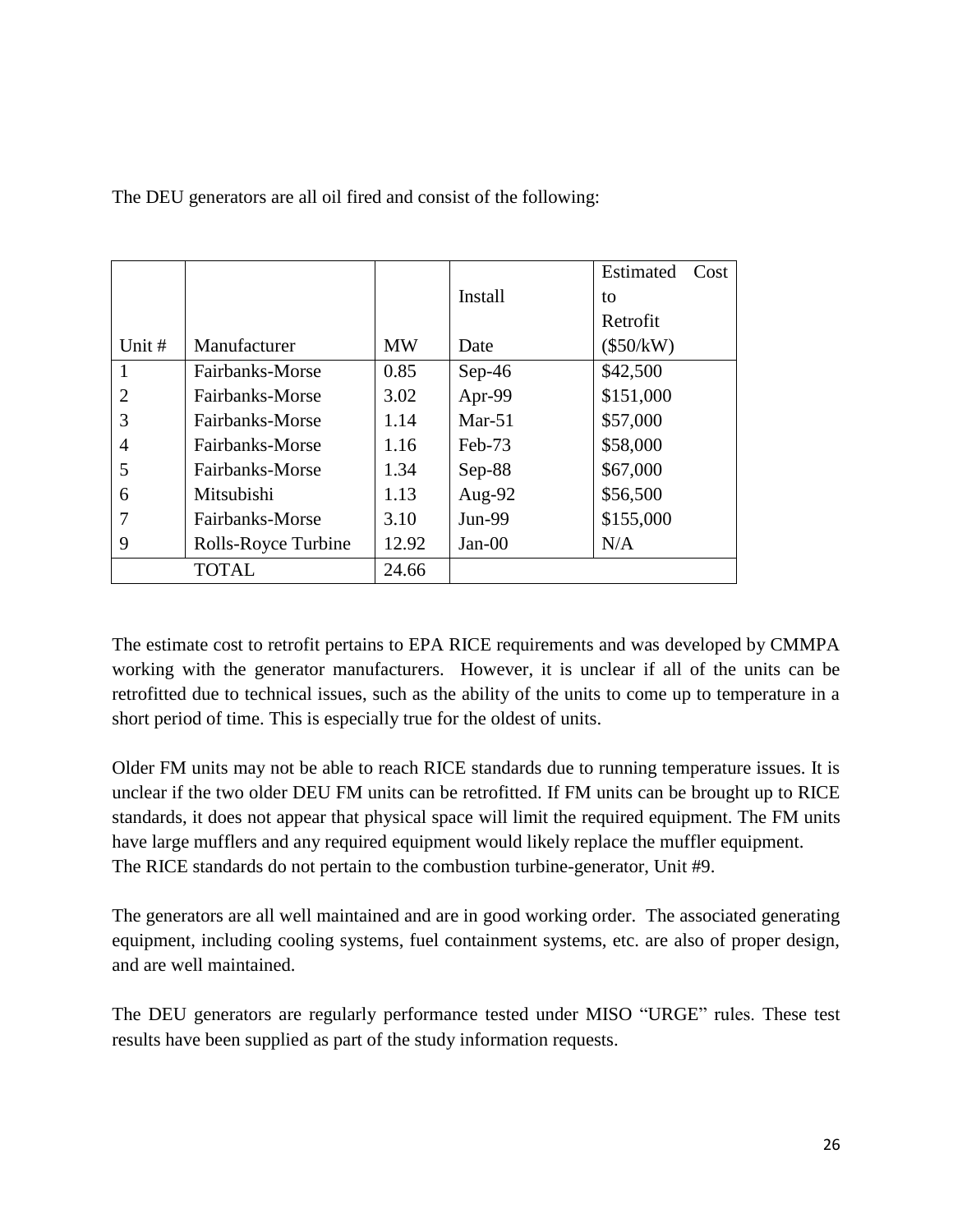#### **C. Transmission Lines**

The primary Xcel 69 KV transmission line passes through the City of Delano on an east-west direction. This Xcel line is connected to an Xcel substation in both the east and the west direction. DEU taps this line, south of the DEU power plant with a recently built, steel structured 69 KV line.

There is also a 69 KV backup line from a sub west of town (Crow River Sub) to the DEU substation that features a wood structure design. Therefore, the DEU system has access to three Xcel 69 KV substations, which provides good utility source reliability.

### **D. Distribution System**

The overall condition of the DEU electrical distribution system is excellent. In general, the distribution system is relatively new as the distribution, in recent years, has undergone a conversion from OH to URD.

At present, DEU has approximately 7 circuit miles of OH feeders and 47 circuit miles of URD feeders (circuit miles can be either single-phase or three-phase). DEU has approximately 457 transformers (single-phase and three-phase total) in operation, not counting spares.

The remaining OH to URD conversions is planned in 2011.

The DEU 12.47 KV loop system is approximately 75% complete. It is anticipated that 100% completion of the loop system will require approximately 5 more years as future developments are completed.

In general, the DEU electrical distribution system is very modern, flexible, and well designed and installed. DEU has provided customer outage history for the calendar years 2009 and 2010. The history shows only one outage in 2009 resulting in 450 customer hours of outage and 5 outages in 2010 resulting in 187 customer hours of outage.

Reliability reports regarding customer reliability reported to the MN PUC by IOU's are based on the following indices:

- 1. System Average Interruption Frequency Index (SAIFI): The number of interruptions lasting 5 minutes or more that an average customer experienced during the year. Typical is in the range of 1.0 to 1.5.
- 2. Customer Average Interruption Duration Index (CAIDI): The average length of time that a customer was without service during an interruption. Typical is in the range of 60 to 90 minutes.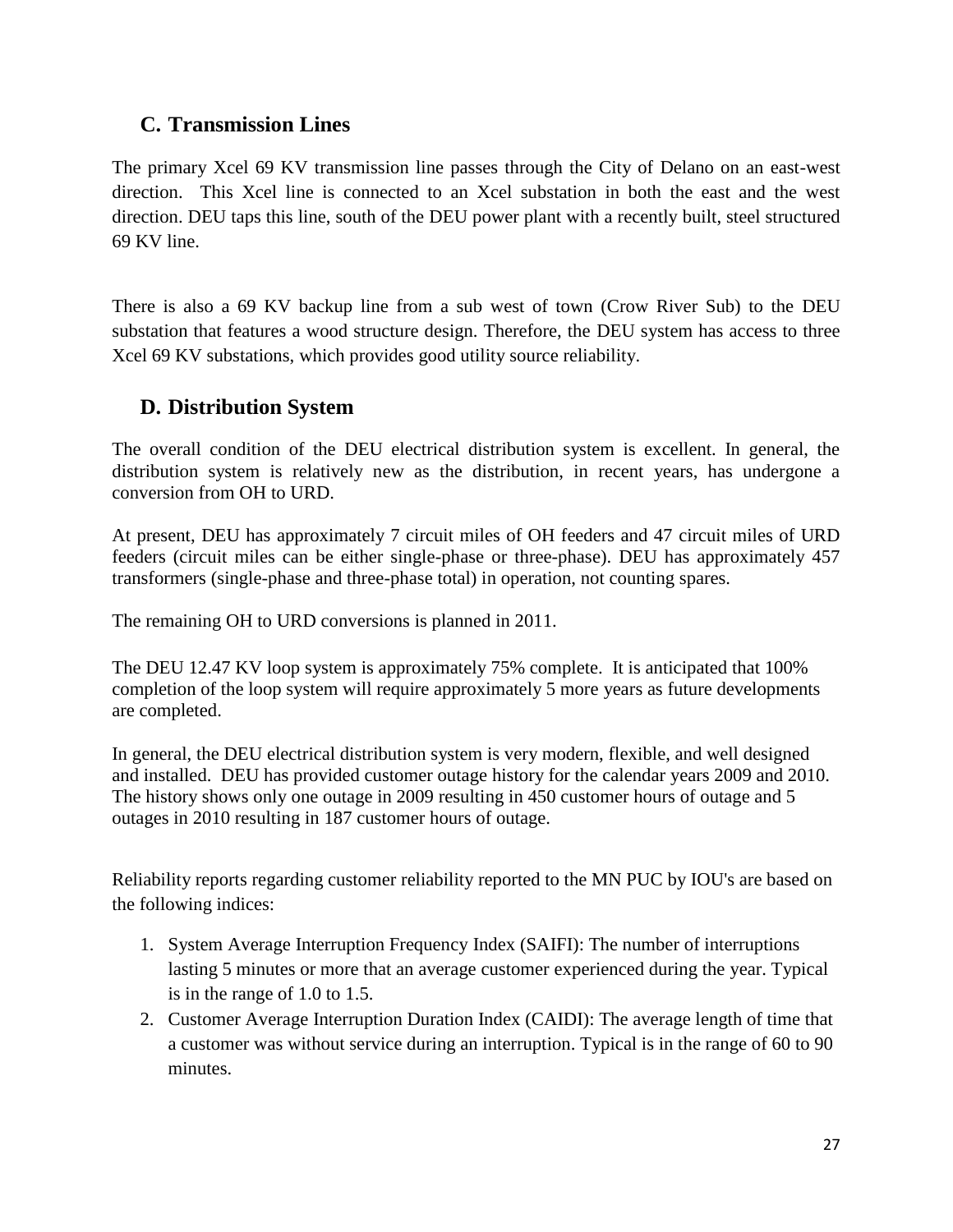3. System Average Interruption Duration Index (SAIDI): The average minutes of sustained interruption per customer during a year.

Our analysis of the reliability data provided by DEU and our calculations with respect to the foregoing indices (based on an average of 2400 customers) indicates that DEU 's reliability is far better than typical values for the foregoing indices. This leads to our conclusion that DEU provides highly reliable electric service. Attachment 5 provides the DEU's statistics.

## **VIII. Other Value Considerations**

## **A. Service Territory/Customer Base**

The Delano service territory is a small stable service territory with limited growth potential for a potential buyer. The following table provides 5 years of historic year customer count, energy sales and revenue. The changes in revenues are primarily due to the cost of purchase power in this time period.

|                                          |                 |             | <b>Delano Electric Utility</b> |             |             |
|------------------------------------------|-----------------|-------------|--------------------------------|-------------|-------------|
| <b>Historic Sales and Customer Count</b> |                 |             |                                |             |             |
|                                          |                 |             |                                |             |             |
|                                          | 2006            | 2007        | 2008                           | 2009        | 2010        |
|                                          |                 |             |                                |             |             |
| <b>Customers</b>                         | 2,436           | 2,358       | 2,377                          | 2,377       | 2,395       |
| (Yr. End)                                |                 |             |                                |             |             |
|                                          |                 |             |                                |             |             |
| <b>MWH</b>                               | 48,998          | 51,028      | 50,933                         | 48,228      | 50,558      |
|                                          |                 |             |                                |             |             |
| Revenue                                  | \$<br>5,008,333 | \$5,403,316 | \$4,740,520                    | \$4,431,986 | \$4,744,361 |

## **B. Internal Value Considerations**

### **1. Office and SCADA System**

The DEU office area is modern. DEU is presently installing a new computer/SCADA system which enables monitoring of the DEU electrical distribution system, generators, etc. DEU is now moving forward with a remote metering reading system which will also enable automatic billing.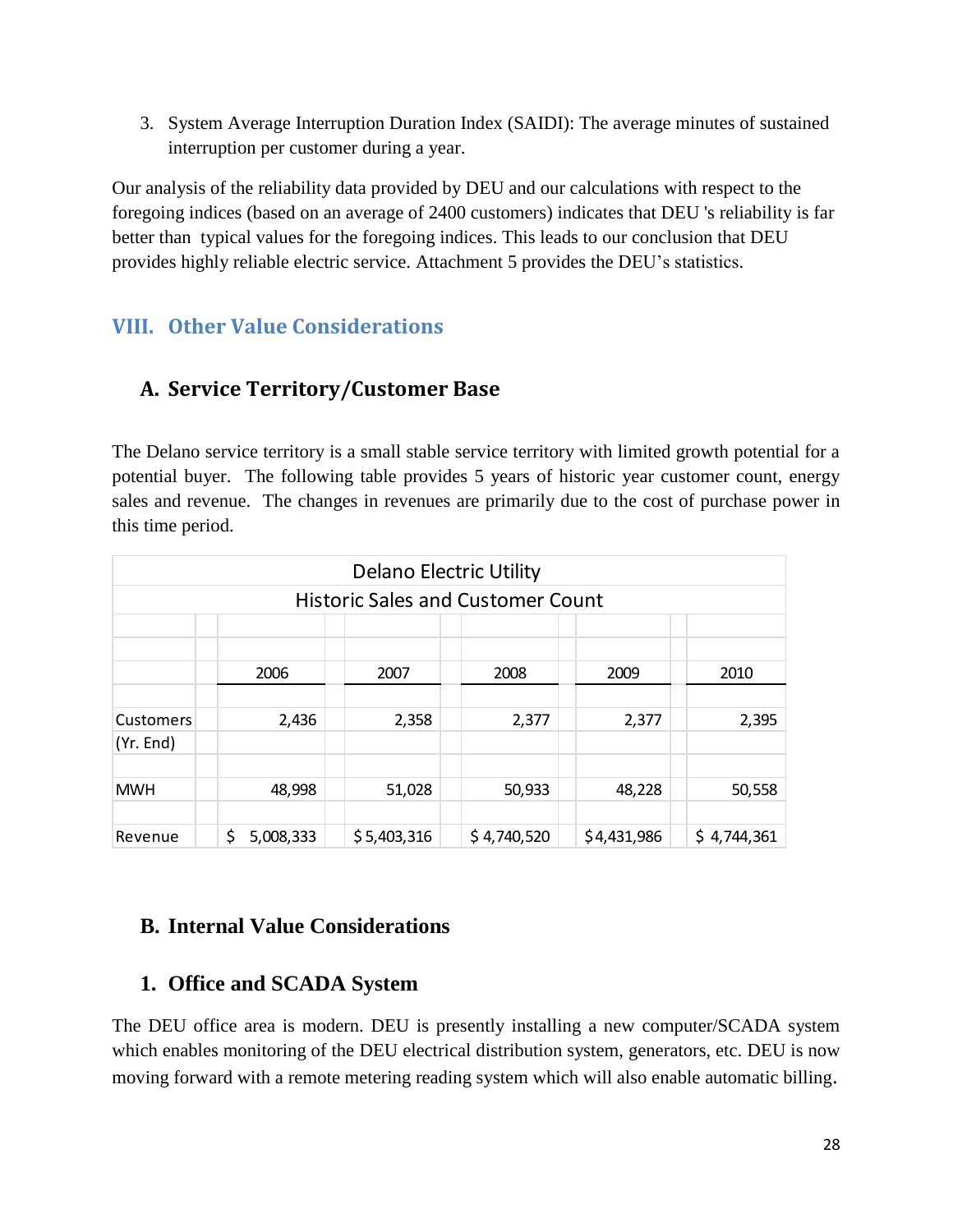### **2. Buildings and Vehicles**

Power plant buildings and warehouse are in good shape and are well maintained. The remote warehouse is in good shape and is well maintained.

The fleet of DEU trucks was observed and is in good shape and well maintained. This fleet includes a digger derrick truck and an aerial bucket truck. Most of the utility trucks are stored at the remote warehouse site.

## **3. Local Control and Economy**

The City of Delano and the DEU currently control the operations and business practices of the electric utility. Offices and operations are conducted with the City and support the local economy. Attachment 4 shows that electric related vendor purchases within the City were \$31,177 in 2010. The selling of the electric utility assets will result in the loss of control and potential reduction in direct spending in the City. If the potential purchaser cannot provide lower electric rates to offset the DEU local spending, the economic impact to the City will likely be negative.

## **IX. Potential Buyers**

The DEU's small size, physical location and limited growth potential will likely limit the interest of potential buyers in the service territory and distribution assets. Service territory/distribution asset buyers will likely be in close proximity to Delano. DEU's operations could be merged with the purchasers operation to gain efficiencies.

Northern States Power Company (NSP) Minnesota is a subsidiary of Xcel Energy. Based in Minneapolis, Minnesota, Xcel Energy operates in 8 Western and Midwestern states and provides a comprehensive portfolio of energy-related products and services to 3.4 million electricity customers and 1.9 million natural gas customers through its regulated operating companies. Xcel Energy is a major U.S. electric and natural gas company, with annual revenues of \$11 billion. Xcel Energy communities served: [Colorado,](http://www.xcelenergy.com/SiteCollectionDocuments/docs/5.26.2010FINALCO-CommunityServed.pdf) [Michigan,](http://www.xcelenergy.com/SiteCollectionDocuments/docs/WiscMichCommunities.pdf) [Minnesota,](http://www.xcelenergy.com/SiteCollectionDocuments/docs/10-05-428_NSPM-CommunityServed.pdf) [New Mexico,](http://www.xcelenergy.com/SiteCollectionDocuments/docs/10-05-419_SPS-CommunityServed5bd.pdf) [North Dakota,](http://www.xcelenergy.com/SiteCollectionDocuments/docs/10-05-421_ND-CommunityServed.pdf) [South Dakota,](http://www.xcelenergy.com/SiteCollectionDocuments/docs/10-05-422_SD-CommunityServed.pdf) [Texas,](http://www.xcelenergy.com/SiteCollectionDocuments/docs/10-12-203_SPS-CommunityServed.pdf) [Wisconsin.](http://www.xcelenergy.com/SiteCollectionDocuments/docs/Communities.pdf)

Wright-Hennepin Cooperative Electric Association is member-owned, nonprofit electric utility distributing electricity to more than 46,000 homes, businesses and farms. Wright-Hennepin is headquartered in Rockford, Minnesota which is located approximately 5 miles from Delano. Wright-Hennepin is a member of Great River Energy, a not- for- profit electric Generation and Transmission Cooperative.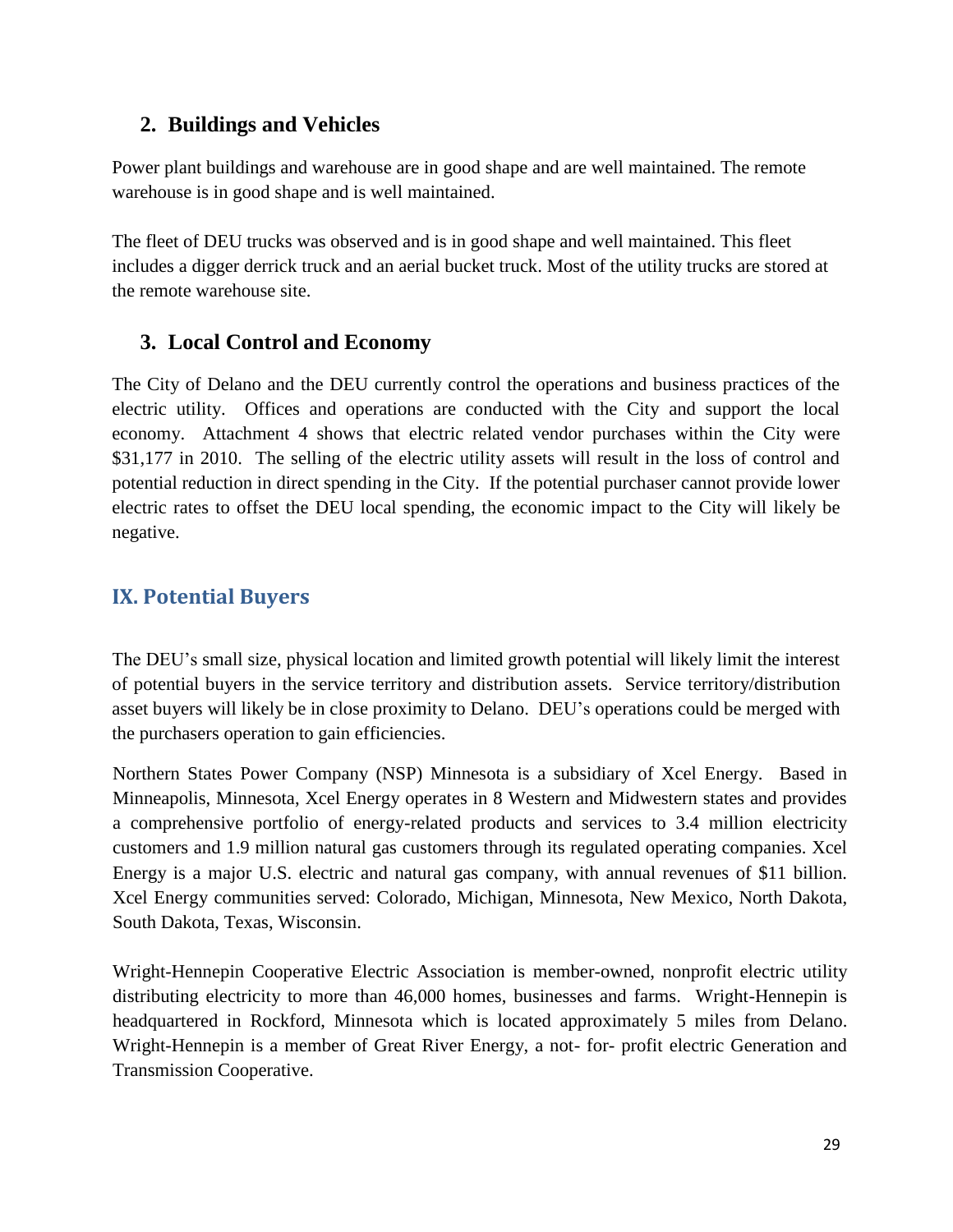Allete/Minnesota Power, Otter Tail Power and Alliant/Interstate are other investor-owned electric utilities operating in Minnesota. These investor- owned utilities, although not operating in as close proximity as NSP or Wright Hennepin Coop, may be interested in a potential purchase but would likely not pay a high premium above book value.

### **X. Future of DEU**

The following are our observations and recommendations regarding the future of DEU:

- **1. Sales and Growth Potential.** The DEU service territory is a relatively small stable service territory with limited growth potential for a potential buyer. However, the comparative rate and reliability evaluations in this report indicate that the utility is well run, efficient, reliable, and competitive.
- **2. Peaking vs. Base Load Strategy.** Although DEU's peaking units are older and expensive to operate, these units serve as a hedge to avoid capacity purchases and to allow low-cost energy market purchases via CMMPA accessing the MISO hourly energy market. While energy sales along with hourly prices have been depressed, these conditions could change as the economy recovers and as base load energy prices increase.

A key reason to be aware of potential base load price increases involves current actions being taken by the federal Environmental Protection Agency (EPA). This Agency is engaged in a number of rulemaking and regulatory efforts that may have the effect of shutting down older, coal-fired power plants that serve Minnesota as well as increasing the cost of those units which survive. The EPA has recently issued or is now is the process of promulgating new rules on carbon, mercury, fine particulate matter, NOx, SOx, ozone, cooling water discharge, coal combustion byproducts and other emissions associated with coal power. A December 2010 study by The Brattle Group consultancy estimates that up to 50,000 MW of coal power (1/5 of the U.S. fleet) would need to be retired as a result of these regulations. Of this total, some 16,000 to 20,000 MW would be retired in the "Midwest ISO" region, which serves Minnesota, up to 28 percent of the coal fleet in the area.

**3. Strategic Plan** As a result, DEU working with CMMPA and others to retain and improve its competitive position should investigate ways to retain favorable energy rates while continuing to use the peaking units as a capacity hedge. The Minnesota Hub is an